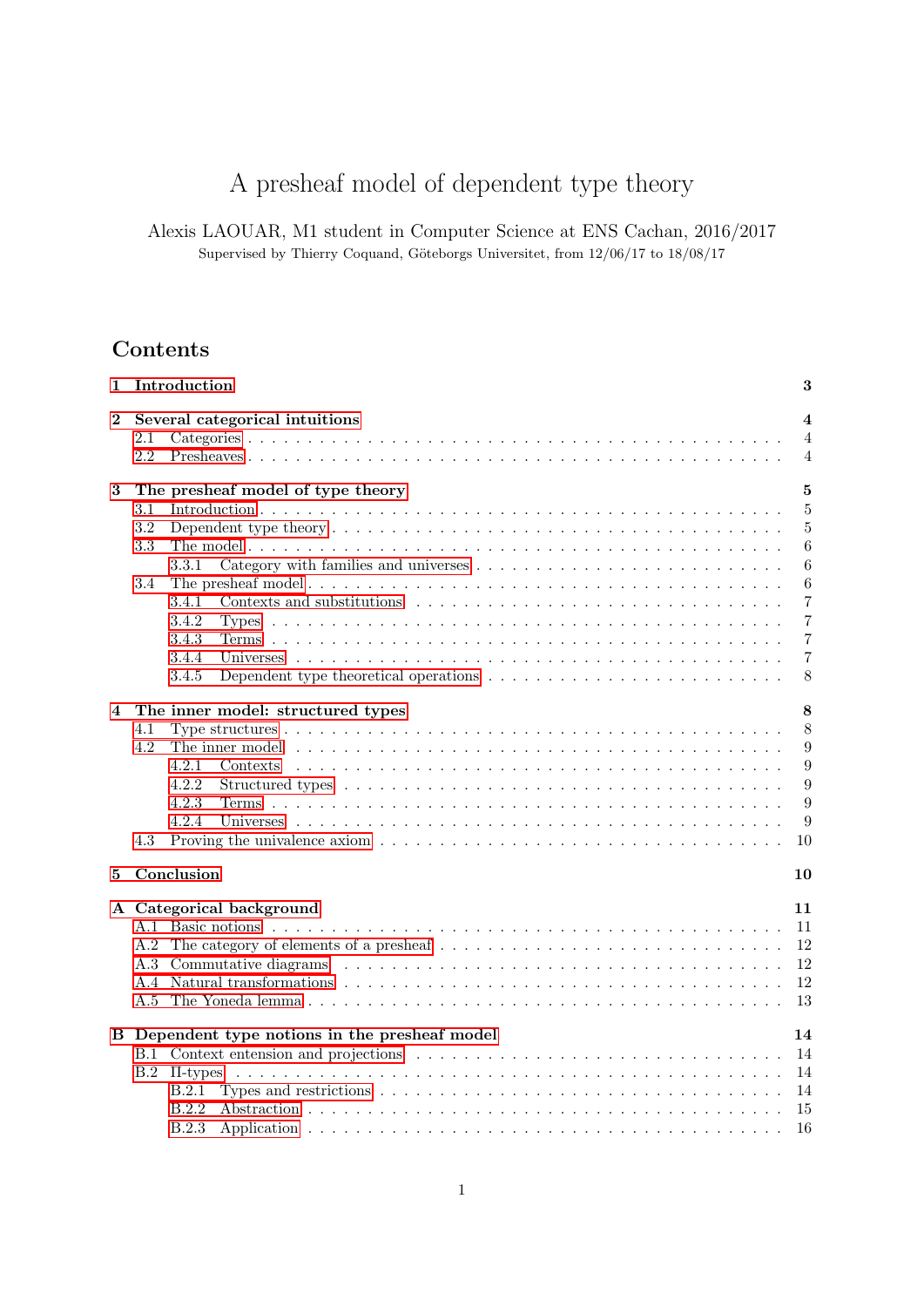|  | C The universe presheaves | 17 |
|--|---------------------------|----|
|  |                           |    |
|  |                           |    |
|  |                           |    |
|  |                           |    |
|  |                           |    |
|  |                           |    |
|  |                           |    |
|  |                           |    |
|  |                           |    |
|  |                           |    |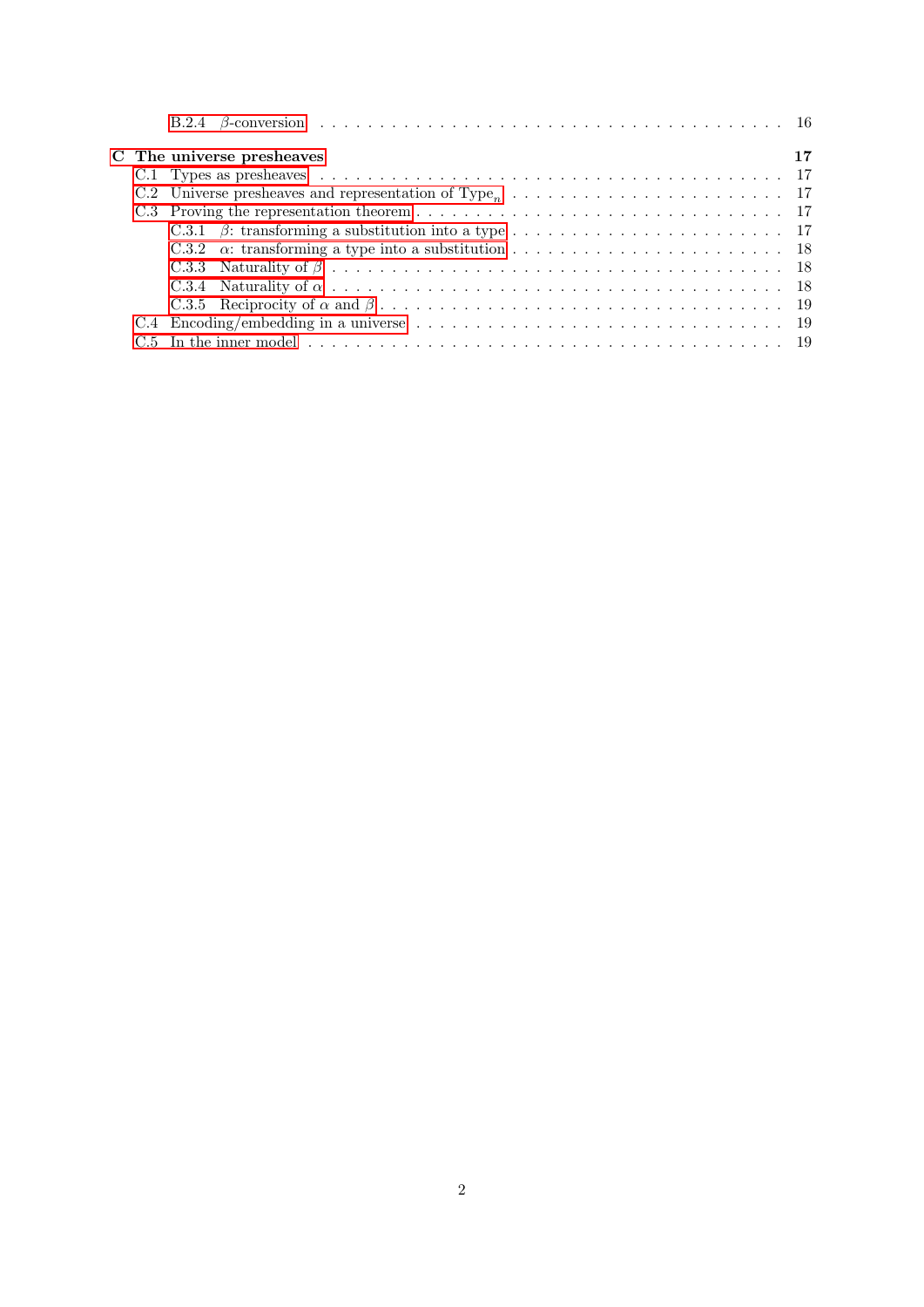# <span id="page-2-0"></span>1 Introduction

The study of mathematical reasoning itself is of great interest both in mathematics and computer science: proofs might contain mistakes, and programs might contain bugs. A very effective way to test the correctness of those is to formalize them in a proof assistant, a tool that checks, step by step, if the reasoning in a proof is sound, or if the building blocks of a program do what they are supposed to do. Most of these assistants rely on a mathematical description of the notion of type, type theory more precisely, dependent type theory, which allows, for instance, the type of the result of a program to depend on its argument.

However, the basic notion of type equality is surprisingly tricky to define. A new connection between the unexpectely similar fields of type theory and homotopy theory, the study of continuous transformations, was initiated by Voevodsky [\[8\]](#page-20-0). This homotopy type theory allows the definition of different possible notions of equality, and connects them, notably through Voevodsky's univalence axiom [\[7\]](#page-20-1). More precisely, two tricky types emerge: universe types, which always pose certain issues because of how close they are to paradoxes, and identity types, or identification types, as introduced by Martin-Löf in his pioneering paper [\[6\]](#page-20-2). These identity types appear naturally, but are somewhat hard to grasp: what is an element of an identity type? What is "an identification" of some types  $A$  and  $B$  in a universe type  $U$ ?

Homotopy type theory gives a homotopic interpretation of identity types: Id UAB is the type of paths from A to B in U, and being "equal" (in an identity type meaning) is to be joinable by a certain path. From a type theoretic view, if Id  $UAB$  is inhabited by a term p, then p is a path from A to B, and A and  $B$  can be connected. This yields a new definition of equality, which in turn allows the definition of a notion of equivalence, a refinement of the notion of isomorphism, which is weaker than equality, in the sense that two elements that are equal are also equivalent. Formally, this means we have a map Id  $UAB \rightarrow$  EquivAB.

Voevodsky's univalence axiom then states that this map itself is an equivalence: it is invertible. In other words, we have an inverse map EquivAB  $\rightarrow$  IdUAB: two equivalent elements are equal. This would mean that the notions of equality and equivalence are one and the same, and therefore that we can use whatever characterisation of equality we have for two equivalent elements, and vice-versa. This also implies that two "equivalent" elements can be considered equal, and thus share the same properties - which leads, for instance, to functional extensionality (two functions that are equal on every possible value of their argument are equal) and the identification of isomorphic structures (a theorem on a group is also true on any isomorphic group (with certain restrictions)).

This univalence axiom seems to unveil equality at a very high, abstract level; but unfortunately, it is hard to *justify*. It implies strong and desirable properties, but is a strong axiom to require. Voevodsky, along with his formulation of the axiom, built a model based on simplicial sets, exposed in Kapulkin and Lumsdaine's dedicated paper [\[4\]](#page-20-3), but the proof of univalence is non-constructive, and therefore does not explain how it can be added to type theory while preserving certain computational properties. In this paper, we use another model, in which the axiom is constructively provable, and which is more geometric, closer to computation, and therefore is better fit to a future application to proof assistants.

This model in terms of presheaf was already used by Simon Huber in his thesis [\[3\]](#page-20-4), which served as a starting point for this work. In order to prove the univalence of the model, S. Huber introduced several homotopic notions, like path lifting (called *composition* in his work), that have a common denominator: they are property of types that are inherited through type builders. However, the focus was always set on types, when these special notions actually behave in a way surprisingly similar to types and terms. In this paper, we see these specific properties as objects on their own, that we call type structures, and adapt the model to make their own structure explicit. This allows us to shed light on how these inheritable properties work - for instance, what their addition to type theory as axioms implies, and how they can be added.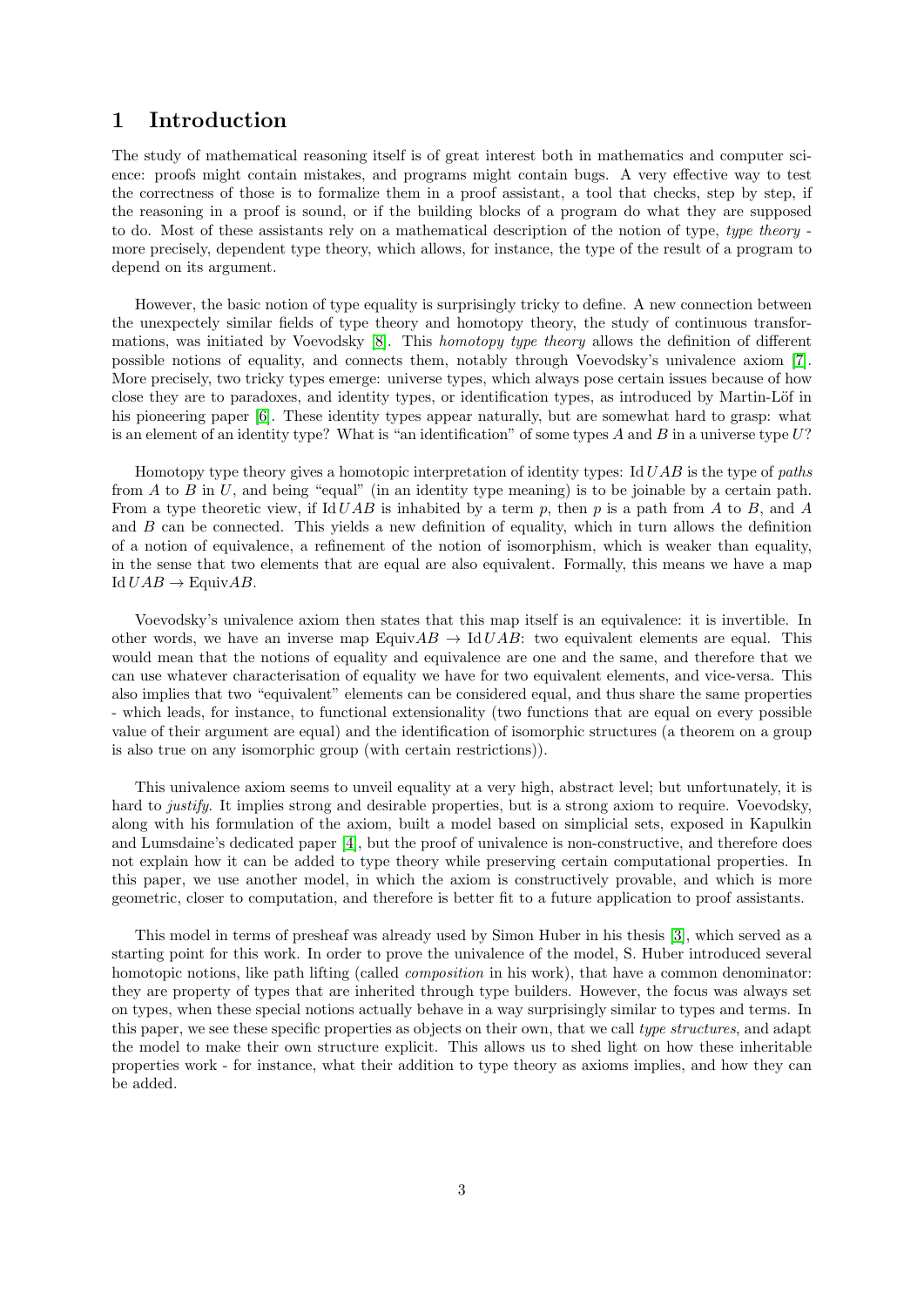# <span id="page-3-0"></span>2 Several categorical intuitions

This whole paper involves categorical notions. In order for the paper to be understandable, the key definitions and intuitions will be described in this part. It is not intended to be complete, since it will mostly be informal; the aim of this brief summary is to give an intuitive understanding of the categorical context. The definitions and formal proofs can be found in appendices - this holds for the whole paper.

# <span id="page-3-1"></span>2.1 Categories

Categories were born from a desire to study not mathematical objects themselves, but rather their structure, and how they interact with each other. For instance, a group can be seen as a set of elements with a neutral element and a binary operation along with several axioms, and a morphism of groups is a function that respects the structure of its domain and codomain groups. Similarly, a ring has several components and axioms, and a ring morphism is a function respecting the ring structure.

We can widen this idea to any kind of algebraic structure, and to many more mathematical entities: an "object" is an entity, and a "morphism" transforms an entity into another with respect to their stucture, the key idea being that the morphisms *alone* are enough to describe their structure. In the case of groups, if we forget that we can build any kind of function on the underlying set of elements of groups, and limit ourselves to morphisms of groups, then their structure becomes palpable.

In light of this idea, a *category* consists of a class of *objects*, that we will often write  $I, J, \ldots$ , and a class of morphisms, written  $f, g, \ldots$ , that each have a domain object and a codomain object (similarly to functions) that can be composed when the domains and codomains fit, along with several axioms the existence of an identity morphism on each object and associativity of composition (see appendix [A](#page-10-0) for the formal definition).

### <span id="page-3-2"></span>2.2 Presheaves

One question that might come to mind is: since categories themselves have a structure, what about "category morphisms"? There such a notion, functors, that is fundamental in category theory. They are defined just like one would expect, a function sending objects of the first category onto objects of the second, doing the same for morphisms, in a way that respects the structure.

Although the notion of functor is central in every categorical framework, it is a particular case of functor that will be used in this paper: *presheaves*. In a nutshell, a presheaf is a set-valued contravariant functor; however, it is not the classic view of presheaves that is adapted to the presheaf model. In the following paragraph, we present an equivalent, altough different, definition of a presheaf; the classic definition, as well as the definition of a functor, can be found in appendix [A.](#page-10-0)

Given a category C, a presheaf  $\Gamma$  on C is defined by the following elements:

- For every object I of C, a set  $\Gamma(I)$ .
- For every object I and every morphism  $f: J \to I$  in C, a restriction operation  $\int_{I} \Gamma(I) \to \Gamma(J)$  $\rho \mapsto \rho f$

The correspondance with the classic definition is simple: what we write  $\rho f$  is normally written  $\Gamma(f)(\rho)$ .

A presheaf can be thought of with a certain notion of temporality. See the base category as "world sockets" (the objects) along with links between those world sockets (the morphisms). A presheaf fills the world sockets with actual worlds of elements (for a world socket I,  $\Gamma(I)$ ) is an actual world of elements sitting in its place) and, for a given link between two world sockets  $f : J \to I$ , gives a concrete way to move "into the future" along a certain "timeline" f, the restriction operation  $\rho \mapsto \rho f$ .

Note that, with this notation for the restriction operation, the presheaf is implicit. This choice was made for two main reasons. First, we will almost always work with a fixed presheaf being given, so it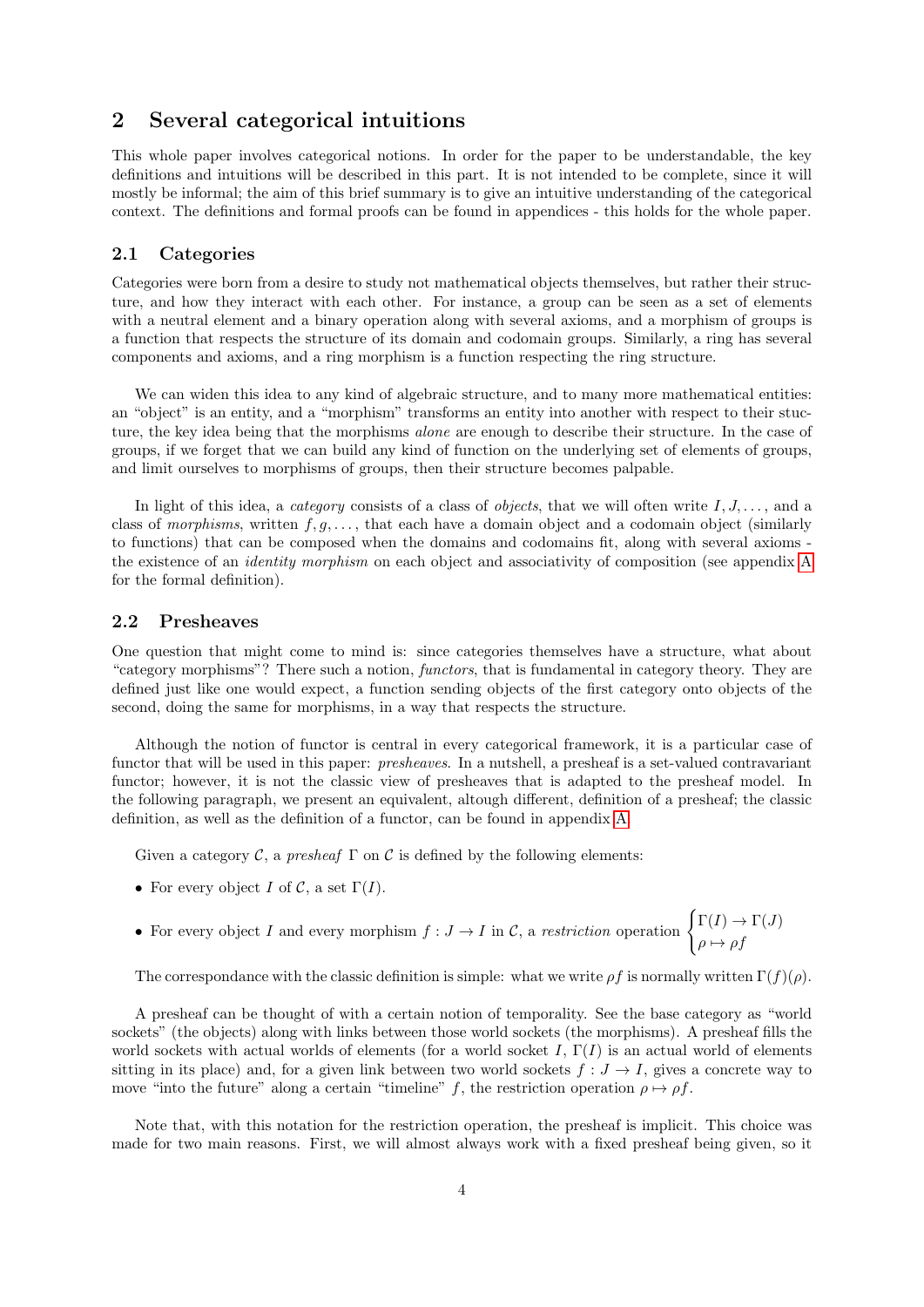will most often be clear which presheaf we use to restrict an element; and when it's not, it's still not completely ambiguous, since when we write  $\rho f$ , altough f is an element of the base category (independent of any presheaf),  $\rho$  is in a set  $\Gamma(I)$ , and looking at the definitions will make the presheaf clear. The second reason is that, as we will see later, the restriction operation is the composition in the Yoneda embedding, and this notation makes some complex calculations appear clearer (see appendix [A](#page-10-0) for a simple example: the definition of a natural transformation).

We now have given the necessary definitions to present the presheaf model of type theory we have been talking about.

# <span id="page-4-0"></span>3 The presheaf model of type theory

# <span id="page-4-1"></span>3.1 Introduction

The presheaf model of type theory existed before this paper, and used a particular notion, a *category* with families. This model, when a specific category is chosen for it to be built on, is particularly well fit for homotopical notions, like path types, and was used by Simon Huber in his thesis [\[3\]](#page-20-4). It is a modified version of this model that will be used: one that has a whole hierarchy of universes, as well as structured types.

In this paper, we will not discuss *all* the notions introduced by Simon Huber that allowed him to prove the univalence axiom; the focus will be set on a specific and new notion, structured types. It is a way to describe, on a very high level, any property of types that is transferred though type builders that is to say, a property such that if it is satisfied by two types A and B, then it is satisfied by the type  $A \rightarrow B$  (with the same property for other type builders). We will come back to that later, with more detailed explanations as well as examples of structures.

### <span id="page-4-2"></span>3.2 Dependent type theory

Dependent type theory is an extension of classic type theory. This part discusses the creation of the first from the second: what is changed, and what is added. Classic type theory is fairly simple and well-known; in a nutshell, it formalizes the idea of elements of "type" int, or "type" int list, and allows the proof of theorems like "if f is of type  $A \to B$  and a is of type A, then f a is of type B". The complete inference rules can be found in part 6 of Simon Huber's thesis [\[3\]](#page-20-4).

In classic type theory, the " $\rightarrow$  - introduction" rule is the following :

$$
\frac{\Gamma, a : A \vdash fa : B}{\Gamma \vdash f : A \to B}
$$

This rule means that if, in context  $\Gamma, a : A$ , the term fa is of type B, then f is of type  $A \to B$  in context Γ. In this rule, the type B is independent of a: whatever argument is given to f, the returned value will have type  $B$ . Dependent type theory allows the type of the returned value to depend on  $a$ , id est to be "B(a)". The type A → B becomes (x : A) → B(x), also written Π(x : A)B(x). The "→ introduction rule" is adapted to become a "Π - introduction rule" as follows:

$$
\frac{\Gamma, x:A\vdash t:B}{\Gamma\vdash\lambda(x:a).t:(x:A)\rightarrow B}
$$

and the elimination rules becomes :

$$
\frac{\Gamma, t: (x:A) \to B \vdash u: B}{\Gamma \vdash t u: B(x/u)}
$$

Dually, in pair types  $A \times B$ , B is allowed to depend on A, and dependent pair types are  $(x : A) \times B(x)$ , also written  $\Sigma(x:A)B(x)$ . The "pair introduction rule" is also modified, in a way similar to how II-types are adapted. For complete inference rules and more explanations and intuitions, see Hoffman's dedicated paper [\[2\]](#page-20-5) or part 6.2 of Simon Huber's thesis [\[3\]](#page-20-4) for a more concise (but still complete) introduction.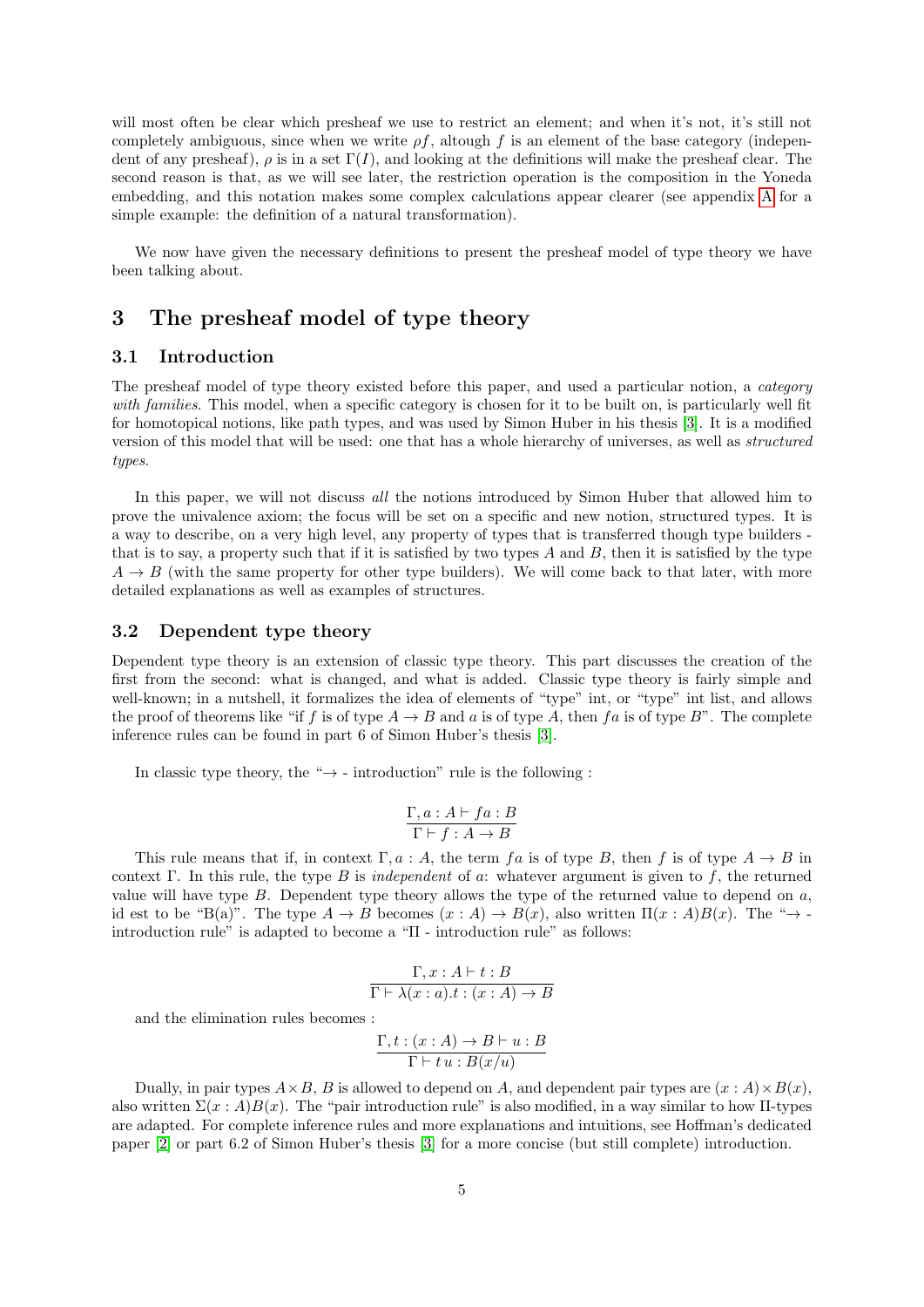## <span id="page-5-0"></span>3.3 The model

#### <span id="page-5-1"></span>3.3.1 Category with families and universes

The presheaf model that will be considered uses an enriched version of the existing notion of category with families. The idea behind a category with families is to include the formalism of type theory in a base category itself. Therefore, the terminology will be very close, if not the same, but it is important to remember that for now, the category is not any kind of model of type theory. We simply define a framework in which the model will fit smoothly. For example, the objects of the base category will be called contexts, but this is simply a name, and they are nothing more than that. They should, however, be thought of as contexts of type theory, since this is how they are crafted to behave, but as long as we stick to the strict definition of a category with families and universes, the analogy goes no further.

A category with families and universes  $(CwF/U)$  consists of the following elements:

- A category  $C$ , whose objects are called *contexts* and whose morphisms are called *substitutions*. We also require the category to contain an empty context.
- For all  $\Gamma \in \mathcal{C}$ , a set of types on Γ, written Type(Γ); and for any context Γ, any type A on context Γ, and any substitution  $\sigma$ :  $\Delta$  → Γ, a type  $A\sigma$  ∈ Type( $\Delta$ ). This operation must satisfy  $A\mathbb{1}_\Gamma = A$ (where  $1_{\Gamma}$  is the identity subtitution of Γ) and  $(A\sigma)\delta = A(\sigma\delta)$  (where the substitution composition is written implicitly), for all well-defined  $\sigma$  and  $\delta$ .
- For all  $\Gamma \in \mathcal{C}$  and  $A \in Type(\Gamma)$ , a set of terms of type A, written Term $(A, \Gamma)$ ; and for any context Γ, any type A on context Γ, any term  $a \in \text{Term}(A, \Gamma)$ , and any substitution  $\sigma : \Delta \to \Gamma$ , a term  $a\sigma \in \text{Term}(A\sigma,\Delta)$ , such that  $a\mathbb{1}_{\Gamma} = a$  and  $(a\sigma)\delta = a(\sigma\delta)$ , for all well-defined  $\sigma$  and  $\delta$ .
- A sequence of Grothendieck universes  $\mathcal{U}_0 \subseteq \mathcal{U}_1 \subseteq \cdots \subseteq \mathcal{U}_n \subseteq \cdots \subseteq \mathcal{U}$ , id est with each set  $\mathcal{U}_n$  (and  $U$ ) being closed under typical set operations:
	- 1. Transitivity: an element of an element of  $\mathcal{U}_n$  is also an element of  $\mathcal{U}_n$ .
	- 2. Pairing: if  $x, y \in \mathcal{U}_n$ , then  $\{x, y\} \in \mathcal{U}_n$ .
	- 3. Power set: the set of parts of an element of  $\mathcal{U}_n$  is also an element of  $\mathcal{U}_n$ .
	- 4. Union: the union of a familiy of sets *indexed on*  $\mathcal{U}_n$  is also an element of  $\mathcal{U}_n$ .

The idea behind universes is that their stabilities under those operations make them usable as a framework: if we are working with several elements or sets of elements defined from a universe, anything we build from them is likely to be in the universe as well.

The hierarchy of universes we have in this particular case should be thought of as different layers of types. For instance, any term built from base types and type builders will have a type "in"  $\mathcal{U}_0$  (at level zero). Next, if we want to consider the type of types, and build types and terms that use this "meta-type", we will have types and terms at level one, and so forth. Unlike other links of the chain,  $U$ should be thought of as the reunion of all other universes, as a way to embed any element of any universe in a fixed universe.

One may wonder why not spare the effort of building this hierarchy by trying to define a type  $\Omega$  such that  $\Omega$  is itself of type  $\Omega$ , thus going to the "meta-type" level without needing to go "a universe higher". This has been proved to be impossible through Girard's paradox (see [\[1\]](#page-20-6) for more information), which can be compared to Russel's paradox: if there is such a type that is its own type, then all types are inhabited, which would mean, by the Curry-Howard correspondence, that everything is provable.

### <span id="page-5-2"></span>3.4 The presheaf model

Let us now present the model itself, which will be defined in a  $CwF/U$ . We assume given a base category  $\mathcal{C}$ .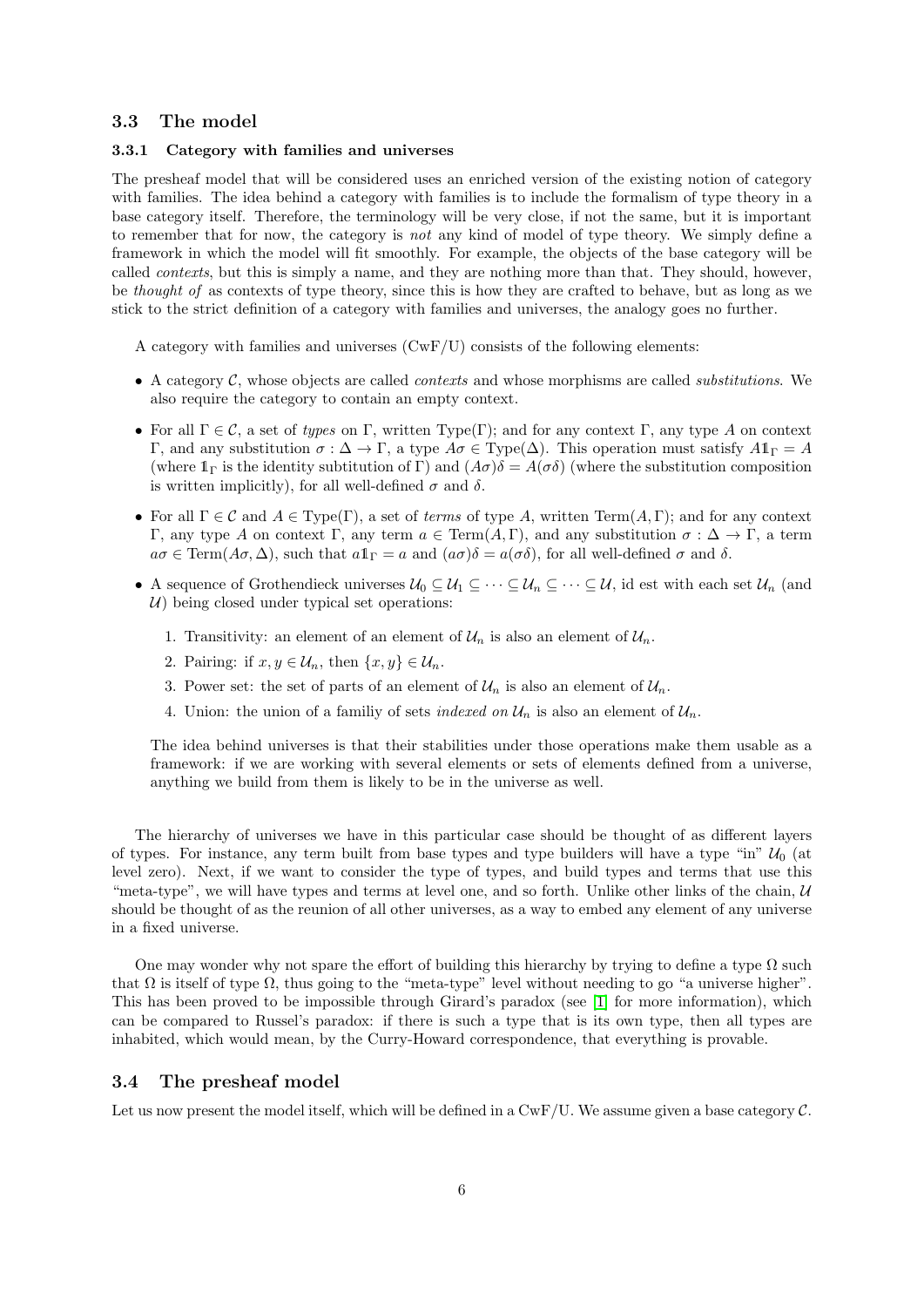Note that, in S. Huber's work [\[3\]](#page-20-4), the category  $\mathcal C$  is chosen to be the category of cubes, which is required to have a smooth definition of homotopic notions (like path types). However, no category has to be chosen for the model to represent dependent types in a way compatible with the addition of homotopic notions. Since we leave those notions out of this paper, we can keep considering a category  $\mathcal C$ with no restriction whatsoever.

Let it be noted that, when working with natural transformations - which will be substitutions in our model -, we will often ommit the subscript object, since it can be determined by looking at the definitions, and more importantly makes the categorical notations even closer to the type theory syntax.

#### <span id="page-6-0"></span>3.4.1 Contexts and substitutions

A context (in a type theory meaning) will be seen as a presheaf on  $\mathcal{C}$ , and a substitution as a natural transformation between presheaves. The category of contexts (in a CwF/U meaning) will therefore be the category of presheaves on  $\mathcal{C}$ , written  $\hat{\mathcal{C}}$ . The empty context is the constant presheaf 1, for which all sets  $1(I)$  are a singleton and all the restrictions constant.

From now on, we will not specify the meaning (CwF/U or type theory) of an ambiguous word, like type; given the sentence, it will always be clear which we are talking about.

#### <span id="page-6-1"></span>3.4.2 Types

Given a context (i.e. a presheaf) Γ, a type  $A \in Type(\Gamma)$  (also written  $\Gamma \vdash A$ ) will be defined by the following elements :

- For all  $I \in \mathcal{C}$  and  $\rho \in \Gamma(I)$ , a set  $A(I, \rho)$ .
- For all  $I \in \mathcal{C}$  and all arrows  $f : J \to I$  in  $\mathcal{C}$ , a map from  $A(I, \rho)$  to  $A(J, \rho f)$ , written  $a \mapsto af$ , such that  $a\mathbb{1} = a$  and  $(af)g = a(fg)$ .

Note that in the above definition,  $\rho f$  is the restriction of  $\rho \in \Gamma(I)$  along  $f: J \to I$ , i.e. the image of  $ρ$  by the morphism Γf. However, it should be thought of as a restriction operation, as explained in the introduction to presheaves; this vision is better fit to use we will make, and will later let many analogies and symmetries appear.

The substitution on types is defined as follows: if A is a type in context Γ, and if  $\sigma : \Delta \to \Gamma$ , then  $A\sigma \in \text{Type}(\Delta)$  is defined by  $(A\sigma)(I,\rho) = A(I,\sigma\rho)$ , for all  $I \in \mathcal{C}$  and  $\rho \in \Delta(I)$ , and we have the induced map  $(A\sigma)(I,\rho) \rightarrow (A\sigma)(J,\rho f)$ .

A quick and mechanical calculus proves that this verifies the required equations for substitutions everything was built so things work smoothly in this part.

Note that there is a quicker, yet involving more categorical prerequisites, to define types in the model: a type in a context  $\Gamma$  is simply a presheaf on the *category of elements* of  $\Gamma$ , written  $\int_{\mathcal{C}} \Gamma$ . For an detailed explanation on this other definition, see appendix [A.](#page-10-0)

#### <span id="page-6-2"></span>3.4.3 Terms

Given a context  $\Gamma$  and a type  $A \in Type(\Gamma)$ , a term  $a \in Term(\Gamma, A)$  (also written  $\Gamma \vdash a : A$ ) is given by a collection of elements: for each  $I \in \mathcal{C}$  and  $\rho \in \Gamma(I)$ , an element  $a(I, \rho) \in A(I, \rho)$ . This family also has to satisfy the required equations for terms:  $a1 = a$  and  $(af)g = a(fg)$ , for all well-defined f and g.

#### <span id="page-6-3"></span>3.4.4 Universes

We assume given a hierarchy of universes  $U_0 \subseteq U_1 \subseteq \cdots \subseteq U_n \subseteq \cdots \subseteq U$  like required in a CwF/U, which we translate into a hierarchy on types: given a context Γ, Type<sub>n</sub>(Γ) is the set of types A on Γ such that  $A(I, \rho) \in \mathcal{U}_n$ , for all  $\rho \in \Gamma(I)$ . Type<sub>n</sub> sets inherit that Type<sub>0</sub>  $\subseteq$  Type<sub>1</sub>  $\subseteq \cdots \subseteq$  Type<sub>n</sub>  $\subseteq \cdots$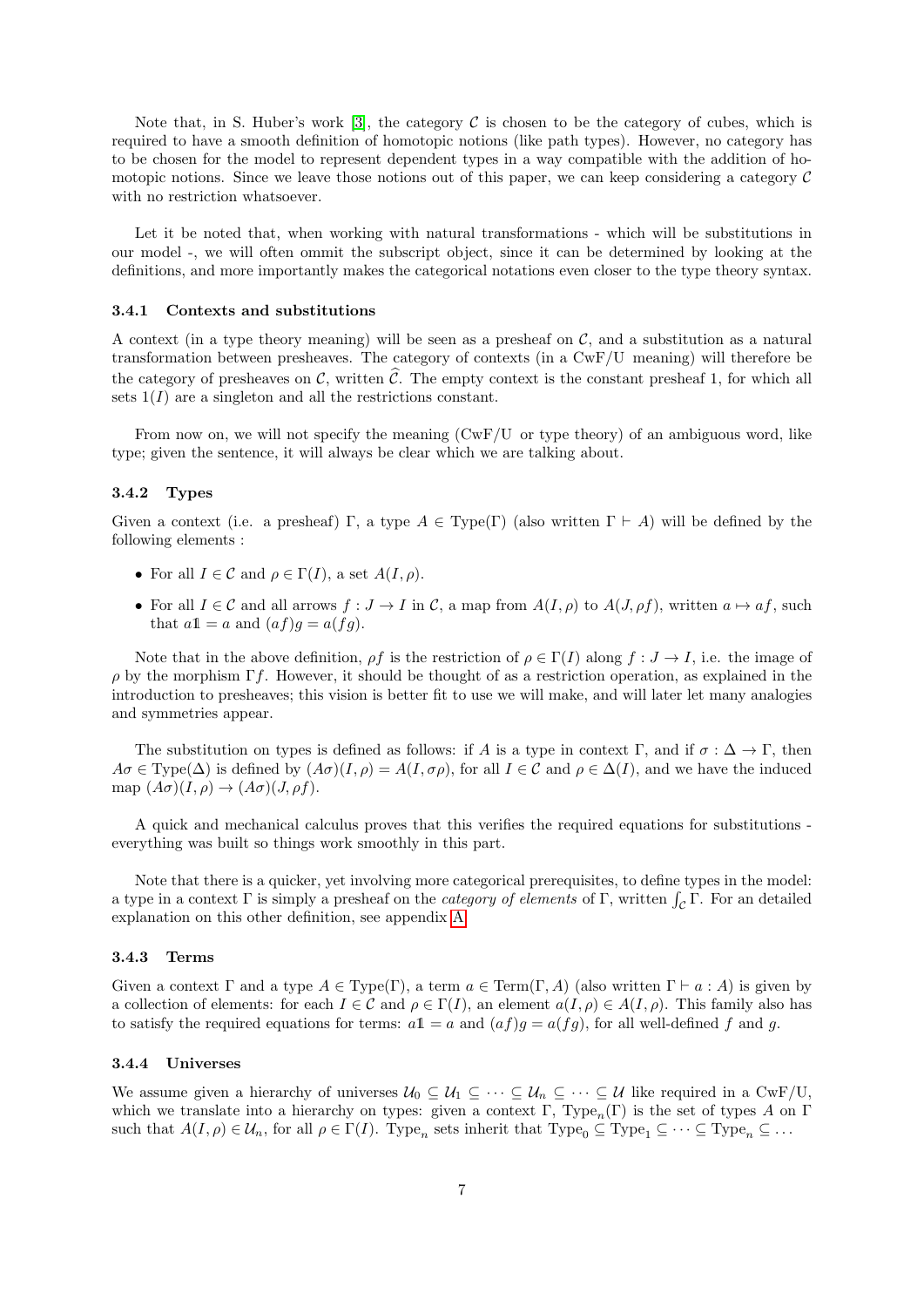Note that it can be easily proved that Type :  $\Gamma \mapsto Type(\Gamma)$ , defined as before, is also a presheaf on the category of contexts, and therefore, given the definition of  $Type_n$ , they are also presheaves on the category of contexts, and even form an increasing sequence of subpresheaves of Type (see appendix [C](#page-16-0) for more details on this new hierarchy).

From these universes, we also define new presheaves  $U_n$ , called *universe preasheaves* (or *encoding* presheaves), on C, by  $U_n = \text{Type}_n \circ \text{Yon}$ , where Yon is the Yoneda functor. But how does this represent a universe, or an encoding?

From this definition and from Yoneda's lemma, it can be proved that  $Type_n$  is represented by  $U_n$ , i.e. that  $Type_n \cong \text{Hom}(. , U_n)$ . In other words, a type in  $Type_n(\Gamma)$  is "canonically equivalent" to a substitution  $\Gamma \to U_n$ . This leads to an isomorphism between types of Type<sub>n</sub>(Γ) and terms in context Γ of a certain type defined directly from  $U_n$ ; we can therefore see an n-type in context  $\Gamma$  as a term of a type closely related to  $U_n$ , which can indeed be said to function like a universe, or an encoding of types as terms. For more details on these proofs (which are quite technical), see [C.](#page-16-0)

#### <span id="page-7-0"></span>3.4.5 Dependent type theoretical operations

The aim of this part is more to give an outline of how the model is build than its most intricate gearing. For the definition of context extension, projections, and definitions of product/sum types, abstraction and application, see the dedicated appendix [B.](#page-13-0) These dependent type theory operations were left out because it would require to introduce all definitions, which is done in appendix [B.](#page-13-0)

With those ideas in mind, what has been defined so far is enough to understand type structures, and how we build a model "embedded" in this one.

# <span id="page-7-1"></span>4 The inner model: structured types

On a quick note, the attentive reader who referred to S. Huber's thesis [\[3\]](#page-20-4) might have noticed a difference of vocabulary; in the thesis, type structures are called compositions. The reason for this is that S. Huber focused on one particular type structure, the lifting of paths - also called composition -, which is indeed preserved by type builders (in other words, given a path lifting operation for  $A \in Type(\Gamma)$ , and one for  $B \in Type(\Gamma.A)$ , we can build one for  $\Pi AB \in Type(\Gamma)$ ; see chapter 6.4.5 of [\[3\]](#page-20-4) for more details). S. Huber gives an explicit definition at the theory level, builds it in the model, and proves the univalence axiom for this type structure. What is done here is therefore less specific, and focuses less on the integration in the model, and more on how type structures themselves work.

#### <span id="page-7-2"></span>4.1 Type structures

We assume given a category with families  $\mathcal{C}$ . On top of the sets Type and Term, respectively given for every context and for every context and type in that context, we consider a third collection of sets, Struct(Γ, A), given for every context Γ and every  $A \in Type(\Gamma)$ . There are several properties that make a set a valid Struct set (also called structures set):

- An operation similar to types and terms, the interaction with substitutions: for any given context Γ, type  $A \in Type(Γ)$ , structure  $s \in Structure(Γ, A)$ , and substitutions  $\sigma : \Delta \to Γ$  and  $\delta : \Lambda \to \Delta$ ,  $s\sigma \in \text{Struct}(\Delta, A\sigma)$ , and the operation should guarantee  $s1 = s$  and  $(s\sigma)\delta = s(\sigma\delta)$ , for any  $\sigma$  and  $\delta$  defined as before.
- A structure building operation for all type building operations: for instance, since we have the rule  $A \in Type(\Gamma)$   $B \in Type(\Gamma.A)$ , we have the rule  $c_A \in \text{Struct}(\Gamma,A)$   $c_B \in \text{Struct}(\Gamma.A, B)$ <br> $\Pi AB \in Type(\Gamma)$ . Note that, in the case of type building operations with no premise, this implies that we assume given a type structure for every base type.

The first property guarantees that structures behave with substitutions the same way types and terms do, and the second mirrors that structures are preserved along type builders, since this is what we want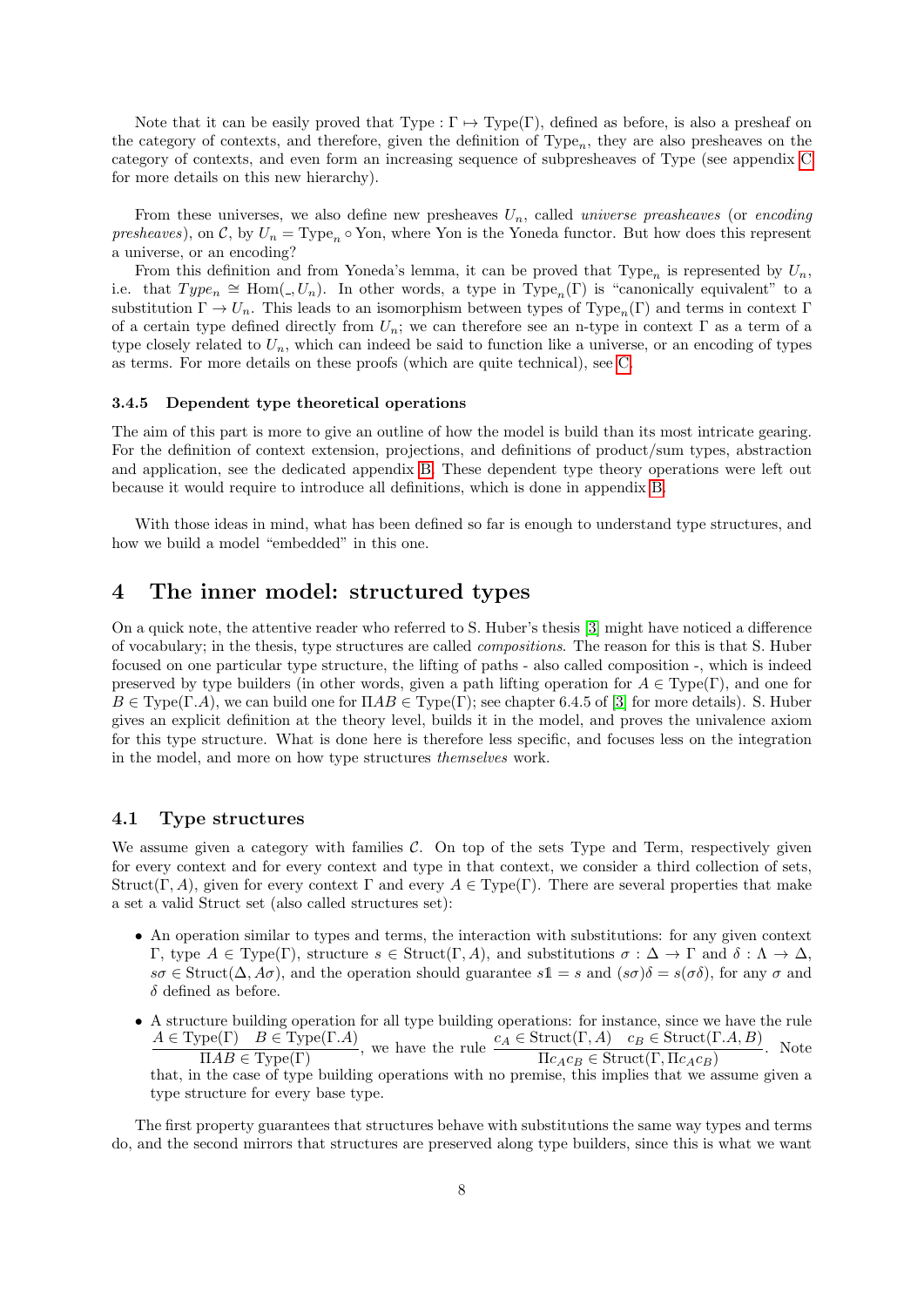them to represent.

Type structures, due to their very general and high-level definition, can mirror very different properties. A non-trivial example was already given, path lifting (for path types), but there are more simple examples. A type structure on type  $A \in Type(\Gamma)$  can, for instance, simply be a term  $t \in Term(\Gamma, A)$ , which can represent a canonical element of the type  $A$ , or more generally a chosen element that can play a certain role in a specific situation.

We have defined sets Struct(Γ, A), for all  $A \in Type(\Gamma)$ . The idea of the following is not only to give a set of possible structures, but to consider one fixed structure for each type, that we build using the structure building operations we are given. In order to do so, a new model is built inside the existing one - hence the name *inner model* -, for which every (new) type is an (old) type, along with a type structure.

### <span id="page-8-0"></span>4.2 The inner model

Let us defined the inner model component by component, like we did for the classic presheaf model.

#### <span id="page-8-1"></span>4.2.1 Contexts

Like in the first model, contexts are the presheaves on a base category  $\mathcal{C}$ , and substitutions are still natural transformations between presheaves.

#### <span id="page-8-2"></span>4.2.2 Structured types

Given a context Γ, the set of *structured types* on Γ is defined by  $SType(\Gamma) = \{(A, s) | A \in Type(\Gamma), s \in$  $Struct(\Gamma, A)$ .

The definition of the sets " $A(I,\rho)$ " and type substitution are straightforward: for all  $(A, s) \in$ SType(Γ) and  $\rho \in \Gamma(I)$ ,  $(A, s)(I, \rho) \stackrel{\text{def}}{=} A(I, \rho)$ , and we define the substitution of structured types as follows: for all  $(A, s) \in \text{SType}$  and  $\sigma : \Delta \to \Gamma$ ,  $((A, s)\sigma) = (A\sigma, s\sigma) \in \text{SType}(\Delta)$ .

Concerning the type building operations, the *structured type* building operations are directly given from type building operations and structure building operations: for instance, for Π-types, if we have two structured types  $\Gamma \vdash (A, s_A)$  and  $\Gamma.(A, s) \vdash (B, s_B)$ , we define  $\Pi(A, s_A)(B, s_B) = (\Pi AB, \Pi s_A s_B)$ , and similarly for  $\Sigma$ -types.

Note that this "choice" of structure is not made for every type independently: we not choose one structure per type, we choose one way to build a structure for every type builder. The structures themselves are built from the structure building rules.

#### <span id="page-8-3"></span>4.2.3 Terms

The aim of the inner model is to attach a given struture to every type, but terms should remain unchanged. Therefore, we simply define  $\text{STerm}(\Gamma, (A, s)) = \text{Term}(\Gamma, A)$ , with all operations identical to the first model. Abstraction and application are also defined like before, and the required properties trivially remain satisfied.

#### <span id="page-8-4"></span>4.2.4 Universes

The hierarchy of universes remains the same as well. However, if we want to create universe presheaves  $U_n$ , simply defining  $U_n = \text{SType}_n \circ \text{Yon}$  (where  $\text{SType}_n$  is defined similarly to the first model) does not yield an isomorphism between  $SType_n$  and  $Hom(\overline{U}_n)$ , and therefore does not create the wanted universe presheaves. In order to do so, another property must be required: a notion of continuity of  $Type_n$ (see appendix [C](#page-16-0) for more details). Once this condition is either assumed or proved, the representation theorem yielding an encoding presheaf  $\tilde{U}_n$  is proved for the inner model, but this is still a work in progress.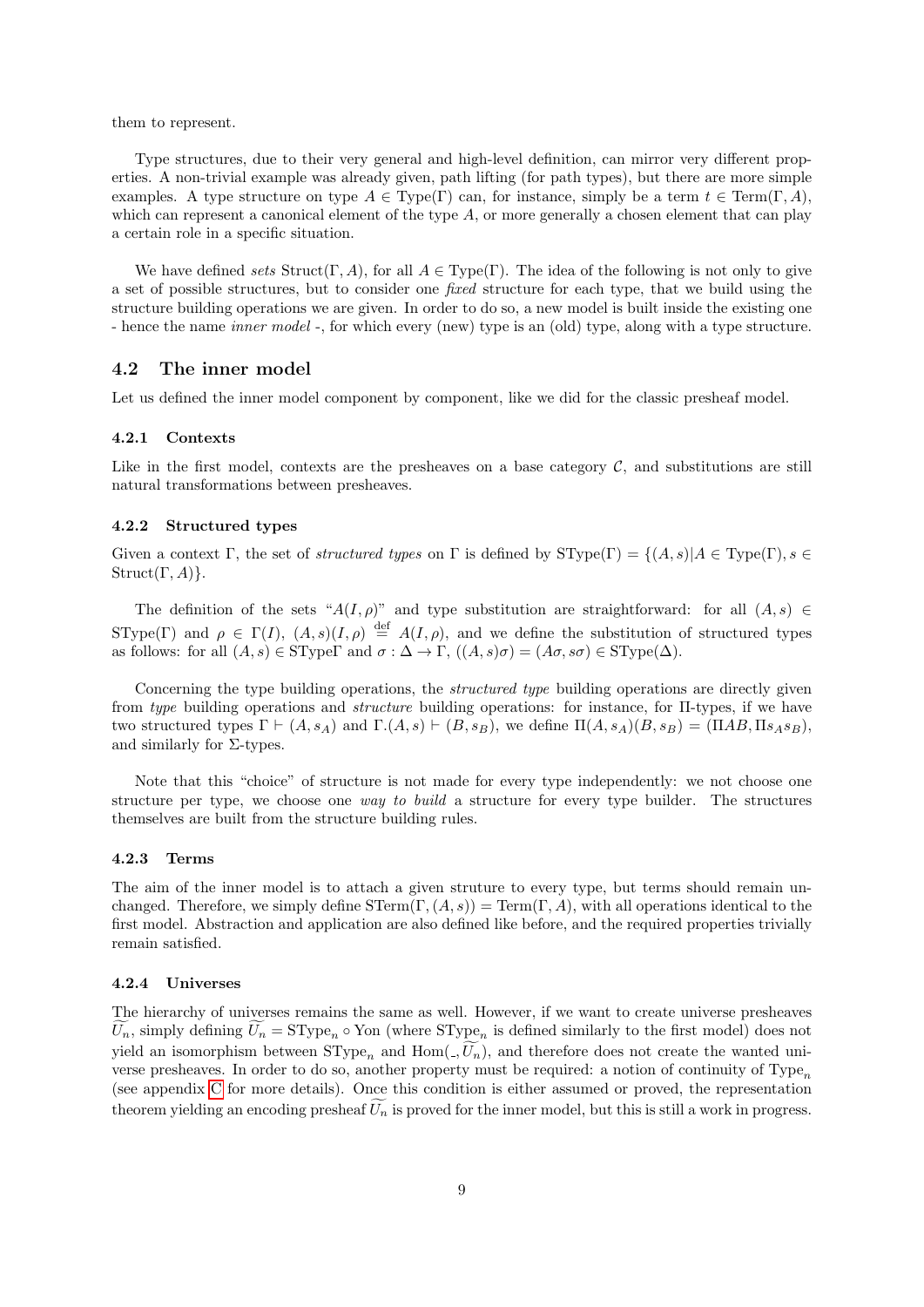The explanation of this construction itself proves that it is indeed a model, all the details that were left out being either trivial, or similar to the first model. This defines the inner model, where a structure is fixed for each type.

# <span id="page-9-0"></span>4.3 Proving the univalence axiom

Before starting to prove the univalence axiom, let us recall that it is strictly a homotopy type theory notion, and that we have not introduced path types here, neither at the level of type theory, nor in the models. Defining these types in the presheaf model was extensively done in S. Huber's thesis [\[3\]](#page-20-4) by specifying a base category, the category of cubes, allowing for a very geometrical vision of types, and a smooth interpretation of paths. However, this lightening of the presented construction does not cancel out what is new, which is making the operations on type structures completely explicit, highlighting the analogy with types and terms.

Keeping this in mind, there are different, constructive proofs of the univalence axiom in the inner model. One that I find particularly elegant considers a type, Univ, defined as:

 $\Pi(A:U)$  is Contr  $(\Sigma(X:U)$  Equiv  $AX)$ 

One can prove that the univalence axiom is equivalent to this type being inhabited (see the homotopy type theory bible [\[7\]](#page-20-1) for more details). In the first model, this type can be proved to be empty. However, it is inhabited in the inner model; and if a structured type  $(A, s)$  inhabits Univ, then by the Curry-Howard correspondance, and since the type structures attached to a type mirror its construction, then the (regular) type A constitutes a proof of the axiom of univalence in the inner model. Furthermore, since A is explicitely derived from type building operations, then the proof it represents is constructive.

# <span id="page-9-1"></span>5 Conclusion

The presheaf model of dependent type theory beautifully represents the close relationship between type theory and homotopy theory, and allows a natural and constructive proof of the axiom of univalence. The closer study of structured types also sheds new light on how inheritable properties on types work very much like types themselves, and using this analogy allows one to define a new model, in a surprisingly smooth way, that keeps the same properties as the first, while carrying the structure along with the types. Not only does this refine the previous model, making it better fit for possible use with proof assistants; it also gives such future works better insight on how to deal with properties on types one would like to guarantee.

However, although this extended type theory (dependent types + path types, baptised "cubical type theory" because of their geometrical interpretation as seen in S. Huber's thesis [\[3\]](#page-20-4)) is well-suited for automation, it is still a young theory, and some fundamental results, like its type cheking's decidability, are yet to be proved. Concerning the model itself, the encoding presheaf is not yet completely understood, and altough it yields encoding/decoding operations, the practical uses of those operations has not yet been studied. Furthermore, the inner model is all about adding properties to our type theory, but apart from path lifting or, equivalently, the Kan filling operation, not many particular properties have been looked into, which leaves ground for numerous possible investigations.

Finally, I would like to thank Thierry Coquand for his patience, and for his always complete and comprehensive explanations and discussions. I also thank Inari Listema, Rebecca Cyrén, and the many other people whose name I did not catch with whom I had numerous passionating and riveting discussion, and who overall helped me get used to life in Sweden and made my stay in Gothenburg lively.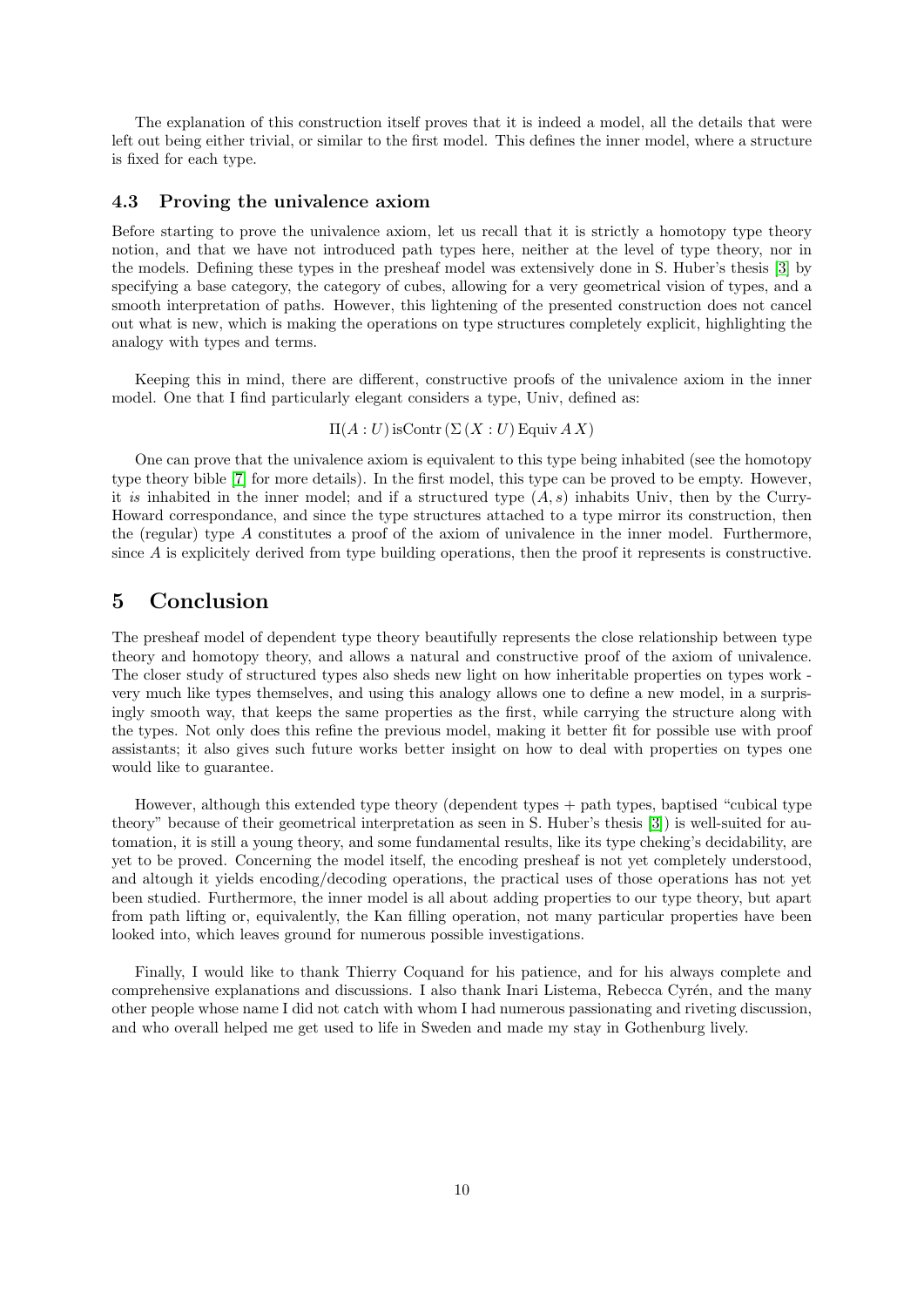# <span id="page-10-0"></span>A Categorical background

This appendix is dedicated to the formal definition of categorical notions, as well as complete proofs of theorems. It will be intentionally concise, and should only be used as a cheat sheet for the body of the paper.

# <span id="page-10-1"></span>A.1 Basic notions

**Definition A.1.** A category is a pair  $(0, \mathcal{A})$  of two classes: a class of objects O, whose elements are often named I, J, K,...; and a class of arrows A (also called morphisms), often named  $f, g, h, \ldots$ . Arrows have a domain and a codomain, that are objects of the category; if an arrow f has a domain J and a codomain I, we write  $f: J \to I$ . If needed, we write  $Obj(\mathcal{C})$  the objets of  $\mathcal{C}$ , and  $Arr(\mathcal{C})$  its arrows. We also have a composition operation ◦, such that :

- If  $f: J \to I$  and  $g: K \to J$ , then  $f \circ g: K \to I$ .
- For every object I, there is an identity arrow  $1<sub>I</sub>: I \rightarrow I$ , neutral to the composition (left and right):  $f \circ 1 \mathbf{1}_I = 1 \mathbf{1}_I \circ f = f$ , for all  $f : J \to I$ .
- The composition is associative:  $f \circ (g \circ h) = (f \circ g) \circ h$ , for all well-defined  $f, g, h$ .

We will sometimes write the composition implicitely (write fg for  $f \circ g$ ), or ommit the object as subscript of identity arrows to lighten some expressions.

**Definition A.2.** Given two categories C and D, a covariant functor  $F : \mathcal{C} \to \mathcal{D}$  is given by two functions:

- A function  $Obj(\mathcal{C}) \to Obj(\mathcal{D})$ , whose application on an object I is written  $F(I)$ .
- A function  $Arr(C) \rightarrow Arr(D)$ , whose application on a morphism f is written Ff, that preserves the domain and codomain: if  $f: I \to J$ , then  $F f: F(I) \to F(J)$ . It is also required that  $F1 = 1$ and that  $(Ff) \circ_{\mathcal{D}} (Fg) = F(f \circ_{\mathcal{C}} g)$ .

A *contravariant* functor  $F$  is a functor that reverses the domain and codomain of morphisms: if  $f: J \to I$ , then  $F f: F(I) \to F(J)$ . Consequently, we require that  $(Fg) \circ_{\mathcal{D}} (F f) = F(f \circ_{\mathcal{C}} g)$  when  $f: J \to I$  and  $g: K \to J$ .

Definition A.3. A presheaf is a contravariant set-valued functor, id est a contravariant functor from a category  $C$  into the category Set of sets, whose objects are sets and morphisms are classic set-theoretical functions.

Although this definition is compact and widely used, it is an equivalent definition of a presheaf that will be used in this work: given a category  $\mathcal{C}$ , a presheaf  $\Gamma$  on  $\mathcal{C}$  is uniquely determined by the following elements:

- For every object I of C, a set  $\Gamma(I)$ .
- For every object I and every morphism  $f: J \to I$  in C, a restriction operation  $\begin{cases} \Gamma(I) \to \Gamma(J) \end{cases}$  $\rho \mapsto \rho f$

The idea is not only to write  $\rho f$  instead of  $(\Gamma f)\rho$ : we see a presheaf as a class of sets  $\Gamma(I)$ , for all objects  $I$ , and not a way to "transform morphisms" like for any functor, but a way to restrict elements of those sets along morphisms.

Since a presheaf is set-valued, one can interpret a commutative diagram in terms of equality of elements, and not only equality of compositions of morphisms. For instance, if  $f : J \to I$  and  $g : K \to J$ , the proposition  $(Fq) \circ (Ff) = F(f \circ q)$  is equivalent to  $\forall \rho \in F(I), F(fq) \rho = (Fq)(Ff) \rho$ . This might not seem like much, but we will use and abuse this writing of properties throughout the appendices.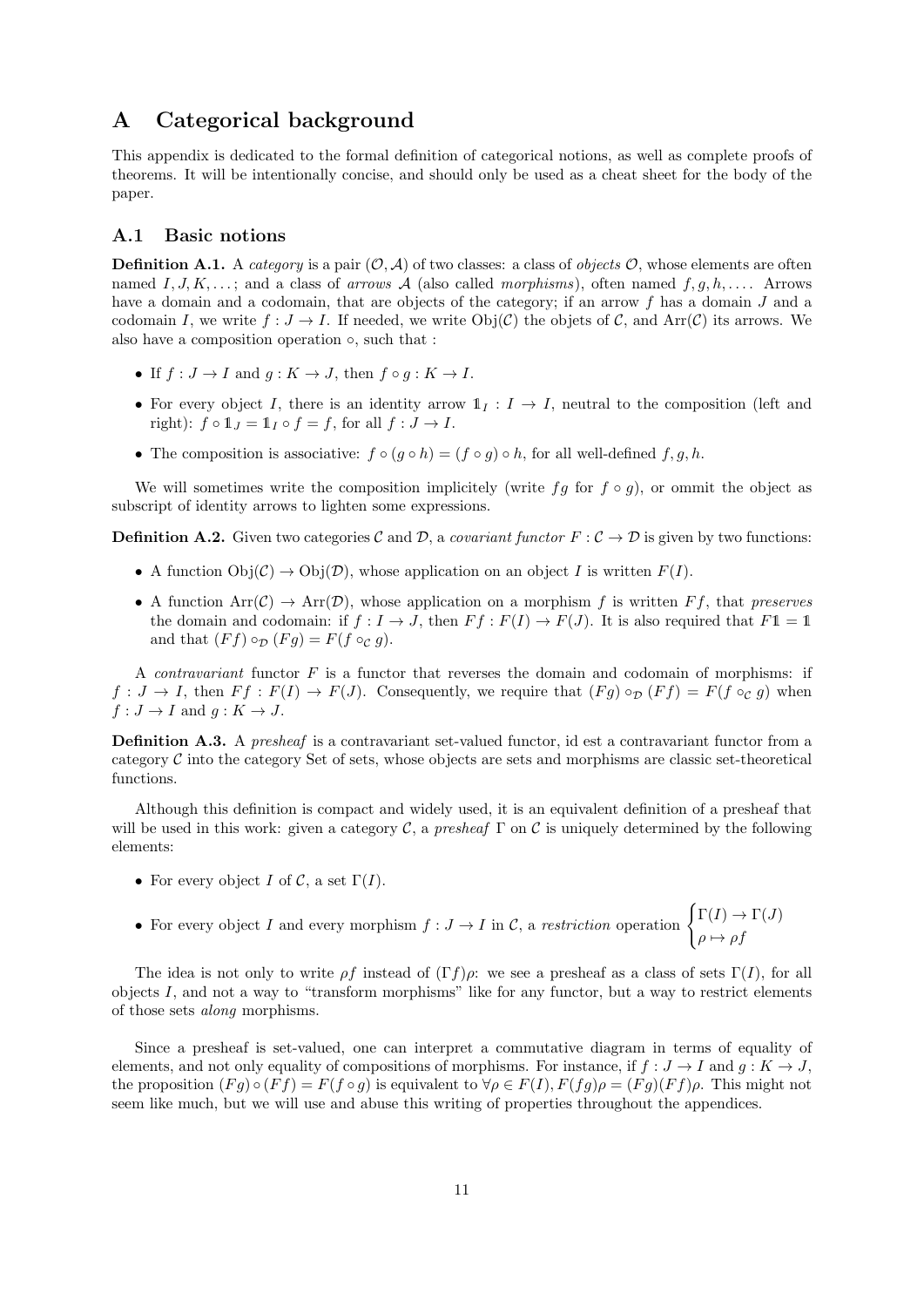# <span id="page-11-0"></span>A.2 The category of elements of a presheaf

We assume given a category  $\mathcal C$  and a presheaf  $\Gamma$  on that category. When this presheaf is the semantics of a context and we want to work with types or terms in that context, we are brought to work not with the category, but with all the elements  $\rho \in \bigcup$ , while also needing to "remember" which  $\Gamma(I)$  they belong to. In order to do this while also allowing the restriction along morphisms, we define the well-named

category of elements of  $\Gamma$  as follows:

**Definition A.4.** The *category of elements* of Γ has, as objects, pairs  $(I, \rho)$ , such that I is an object of C and  $\rho \in \Gamma(I)$ , and has, for every arrow  $J \stackrel{f}{\to} I$  of C, an arrow  $(I, \rho) \stackrel{\tilde{f}}{\to} (J, \rho f)$ . It is written  $\int_{\mathcal{C}} \Gamma$ .

Having seen the definition of this category might raise questions about the definition of types, which somewhat resembled a presheaf definition. A type can, indeed, be defined as a presheaf on the category of elements of its context; for more details, see appendix [C.](#page-16-0)

# <span id="page-11-1"></span>A.3 Commutative diagrams

Although commutative diagrams exist outside the context of categories, it is in the field of categories that they come the most handy, while also making beautiful symmetries appear graphically. They are an effective way to express equalities on compositions of functions (or, more generally, morphisms).

Definition A.5. A *diagram* is a finite, oriented graph, with objects of a given category as vertices, and morphisms as edges. The diagram is said to *commute* if, given two vertices  $v_1$  and  $v_2$ , all compositions of morphisms represented by sequences of edges going from  $v_1$  to  $v_2$  are equal (in a categorical meaning).

For instance, the following diagram commutes:



if, and only if,  $h \circ i_l = f$  and  $h \circ i_r = g$ .

### <span id="page-11-2"></span>A.4 Natural transformations

**Definition A.6.** Given two categories C and D, and two functors (chosen contravariant, although the definition is easily changed to fit covariant functors)  $F : C \to D$  and  $G : C \to D$ , a natural transformation  $\sigma: F \to G$  is given by a family of morphisms  $\sigma_I : F(I) \to G(I)$  in  $\mathcal{D}$ , indexed by objects I of C, such that, for all  $f: J \to I$ , the following diagram commutes:

$$
F(I) \xrightarrow{\sigma_I} G(I)
$$
  
\n
$$
F \downarrow_{\text{G}f}
$$
  
\n
$$
F(J) \xrightarrow{\sigma_J} G(J)
$$

That is to say,  $(Gf) \circ \sigma_I = \sigma_J \circ (Ff)$ . With the previous presheaf notation, this is equivalent to  $\forall \rho \in F(I), (\sigma_I \rho) f = \sigma_I (\rho f)$ : this condition of naturality on  $\sigma$  states that "restriction commutes with the transformation".

We will often ommit the subscript of a natural transformation, since it can be determined from the definition of the elements involved, and as foreseen in the property  $\forall \rho \in F(I), (\sigma_I \rho) f = \sigma_I(\rho f)$ , subscripts often bring unnecessary detail to expressions; this last identity, a property of presheafs, simply becomes  $(\sigma \rho) f = \sigma(\rho f)$ .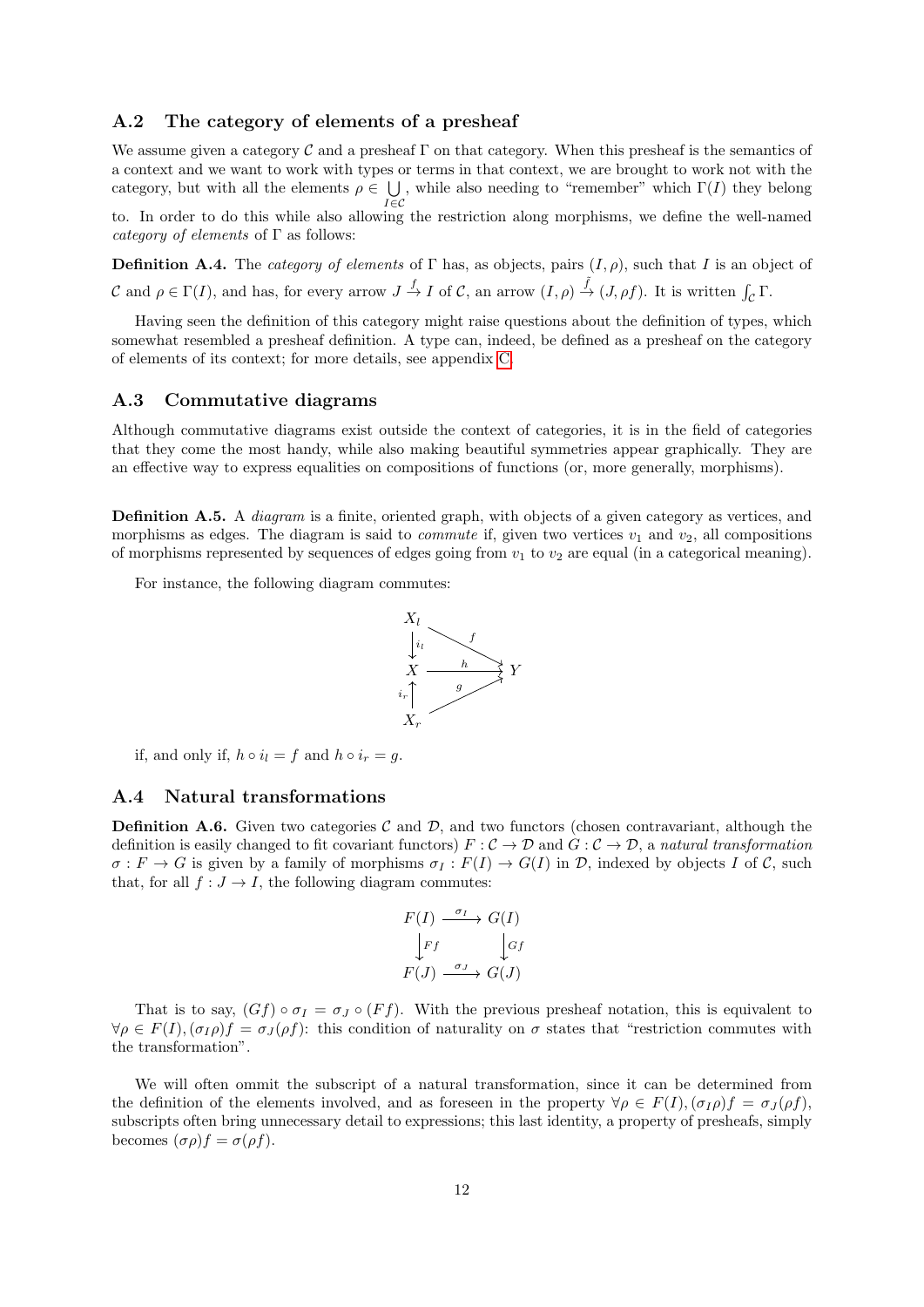# <span id="page-12-0"></span>A.5 The Yoneda lemma

The Yoneda Lemma is a fundamental result in category theory: any category  $\mathcal C$  is embedded in the category of presheaves on  $\mathcal{C}$ , written  $\mathcal{C}$ . This embedding is carried through the Yoneda functor:

$$
\begin{aligned}\n\text{Yon}: \mathcal{C} &\longrightarrow \widehat{\mathcal{C}} \\
I &\longmapsto \text{Hom}(\_,I) \\
(f: I \to J) &\longmapsto \begin{cases}\n\text{Hom}(\_,I) &\to \text{Hom}(\_,J) \\
(g:K \to I) &\mapsto (fg:K \to J)\n\end{cases}\n\end{aligned}
$$

Where  $\text{Hom}(\_,I)$  is the presheaf sending an object J to  $\text{Hom}(J, I)$ , the set of all arrows  $J \to I$ , and a morphism  $f: K \to J$  to the mapping  $g \mapsto gf$ , the composition with f on the left, sending morphisms  $J \to I$  (in Yon(I)(J)) into morphisms  $K \to I$  (in Yon(I)(K)). The image of a morphism  $f: I \to J$  by Yon is sometimes written  $\hat{f} : \text{Yon}(I) \to \text{Yon}(J)$ .

Furthermore, this Yoneda functor is fully faithful, and for any given presheaf  $\Gamma$  and object I of C,

$$
\Gamma(I) \cong \text{Hom}(\text{Yon}(I), \Gamma)
$$

This isomorphism being natural both in  $\Gamma$  and I. In the following appendices, we will use the definition of this isomorphism, so let us explicitely define it. The proofs of naturality will not be detailed here, though; the reason we go into the details of this isomorphism is that we will use those details later on, but the lemma itself is widely known. For more detailed proofs, see Saunders Mac Lane's "working" book [\[5\]](#page-20-7).

We assume given a presheaf  $\Gamma$  and an object I of C, as well as a natural transformation  $\phi : \text{Yon}(I) \to \Gamma$ . The element  $\phi \in \Gamma(I)$  is simply defined by  $\phi = \phi_I(\mathrm{id}_I)$ .

If we now have an element  $\rho \in \Gamma(I)$ , let us define a natural transformation  $\bar{\rho}$ : Yon(I)  $\to \Gamma$ . In order to do so, we have to define  $\bar{\rho}f$ , for all  $f : J \to I$ . Let us require that  $\bar{\rho}_I \mathrm{id}_I = \rho$ ; since  $\bar{\rho}$  is supposed to be natural, for all  $f: J \to I$ , we have  $\bar{\rho}f = (\bar{\rho}id_I)f = \rho f$ . We can therefore define  $\bar{\rho}$  by requiring  $\bar{\rho}_I$ id<sub>I</sub>, and we uniquely determine  $\bar{\rho}$  as a natural transformation. It is also immediate that the  $\bar{\cdot}$  and  $\pm$ transformations are inverse one to another.

We also have, as theorem, that  $\bar{\rho}f = \rho f$ , where in the left hand side of the equation,  $\bar{\rho}f$  is the application of the natural transformation  $\bar{\rho}$  on the element  $\rho \in \Gamma(I)$ , and in the right hand side,  $\rho f$  is the restriction of  $\rho$  along f by the presheaf Γ.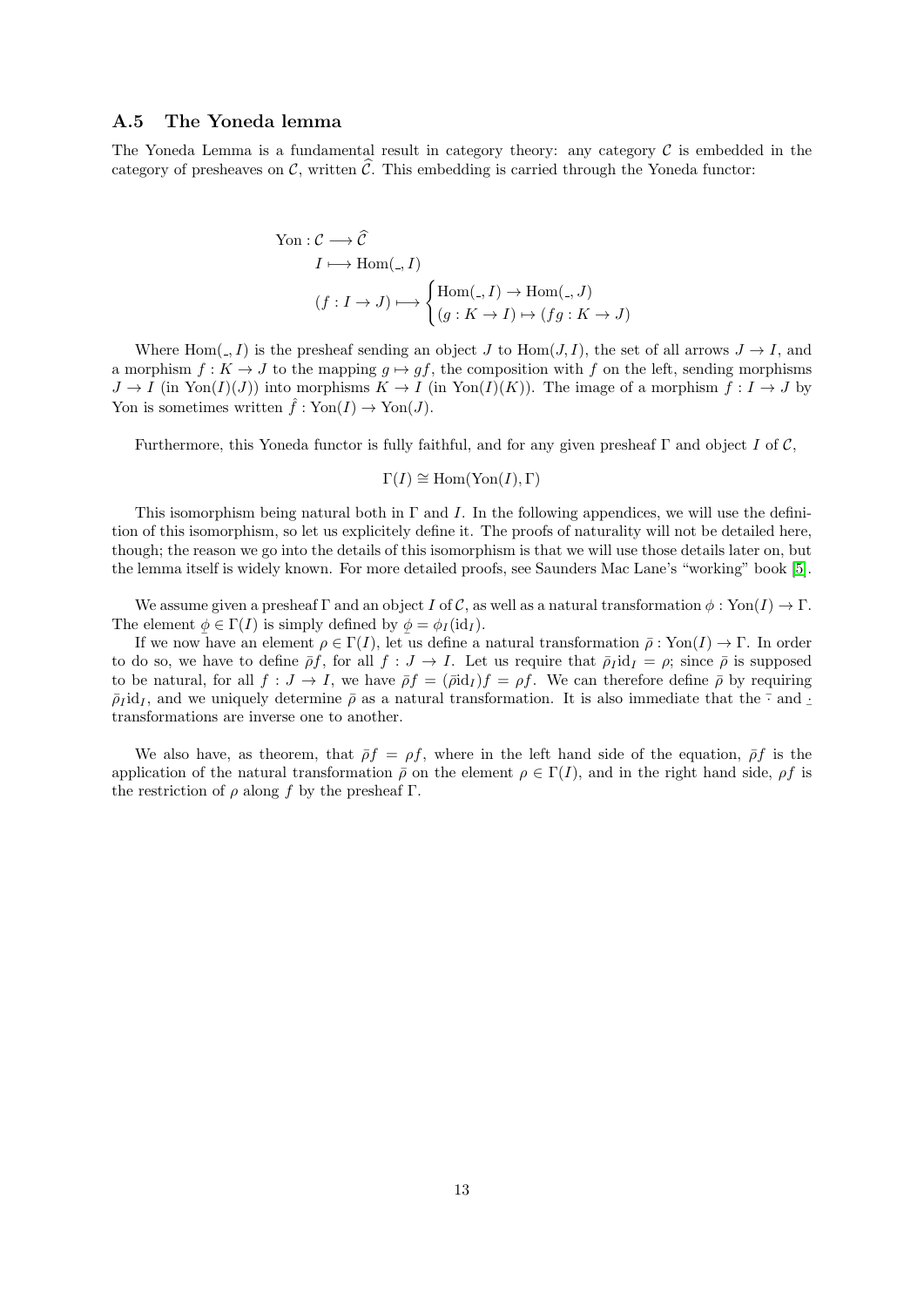# <span id="page-13-0"></span>B Dependent type notions in the presheaf model

The presheaf model of type theory was presented in part 3, but the dependent type constructions were left out for the sake of briefness. Below, we translate the dependent type building rules in the model, build the abstraction and application, and as an example of calculus in the model, prove the  $\beta$ -conversion.

### <span id="page-13-1"></span>B.1 Context entension and projections

We assume given a context Γ, id est a presheaf on C, and a type A. We define the context Γ.A, which is also a presheaf on  $C$ , as follows:

- For all  $I \in \mathcal{C}$ ,  $(\Gamma.A)(I) = \{(\rho, u), \rho \in \Gamma(I), u \in A(I, \rho)\}.$
- For all  $f: J \to I$ ,  $(\rho, u)f = (\rho f, uf)$ .

Note that three different restrictions are used in the last expression:  $(\rho, u)f$  is the restriction of  $(\rho, u)$ along f by presheaf Γ.A,  $\rho f$  is by presheaf Γ, and u being in  $A\rho$ , we have a restriction operation (not defined as a presheaf restriction, although it can be proved to be, hence the terminology)  $\rho \to \rho f$ . (See part 3.4.2 to refresh your memory about types if needed)

Note that, in the definition of  $(\Gamma.A)(I)$ , we define "set-theoretic dependent pairs": if  $(\rho, u) \in (\Gamma.A)(I)$ , it means that  $u \in A(I, \rho)$ , so the second part of the pair depends on the first. This is how we will translate dependent types.

Let us now define the projections. First, we want to build a substitution  $p : \Gamma \to \Gamma$ , id est a natural transformation of presheafs. In order to do so, we must define  $p(\rho, u)$  (ommiting the subscript), for all  $I \in \mathcal{C}$  and all  $(\rho, u) \in (\Gamma.A)(I)$ . Naturally, we choose  $p(\rho, u) = \rho \in \Gamma(I)$ .

As for the second projection, we must define a term  $\Gamma.A \vdash q : Ap$ . By the definition of terms, we must define, for all I and  $(\rho, u) \in (\Gamma.A)(I)$  an element  $q(\rho, u) \in (Ap)(I, (\rho, u)) = A(I, \rho)$ . We naturally choose  $q(\rho, u) = u$ .

These two examples are a good example of how the notations, that might seem far-fetched, are actually perfectly fit for working in the presheaf model. They bring type theory formalism and categorical semantics even closer, and all the definitions of the translations of types and terms come to down, for the definition of projections, to  $p(\rho, u) = \rho$  and  $q(\rho, u) = u$ , exactly what we expect from projections.

Now, for the last defintion related to context extension, we assume given  $\sigma : \Delta \to \Gamma$  and  $\Delta \vdash a : A\sigma$ , and we want to translate  $(\sigma, a) : \Delta \to \Gamma.A$ , another substitution, so a natural transformation. Once again, the definition comes naturally: for  $\rho \in \Delta(I)$ , we define  $(\sigma, a)\rho = (\sigma \rho, a\rho)$ . (Note that this notation is slightly wrong: one should write  $a(I, \rho)$  instead of a<sub> $\rho$ </sub>, but we ommited the object I here, only in order to highlight the symmetry of the definition)

With these definitions, the verification of the required equations is immediate and completely mechanical.

# <span id="page-13-2"></span>B.2 Π-types

We will now show that the defined model allows the definition of dependent types. Since  $\Pi$  and  $\Sigma$  types are dual, we will only prove that  $\Pi$ -types are supported; the proof for  $\Sigma$ -types is analogous.

#### <span id="page-13-3"></span>B.2.1 Types and restrictions

The precise rule we want to translate in the model is the following:

$$
\frac{\Gamma, x:A \vdash B}{\Gamma \vdash (x:A) \to B}
$$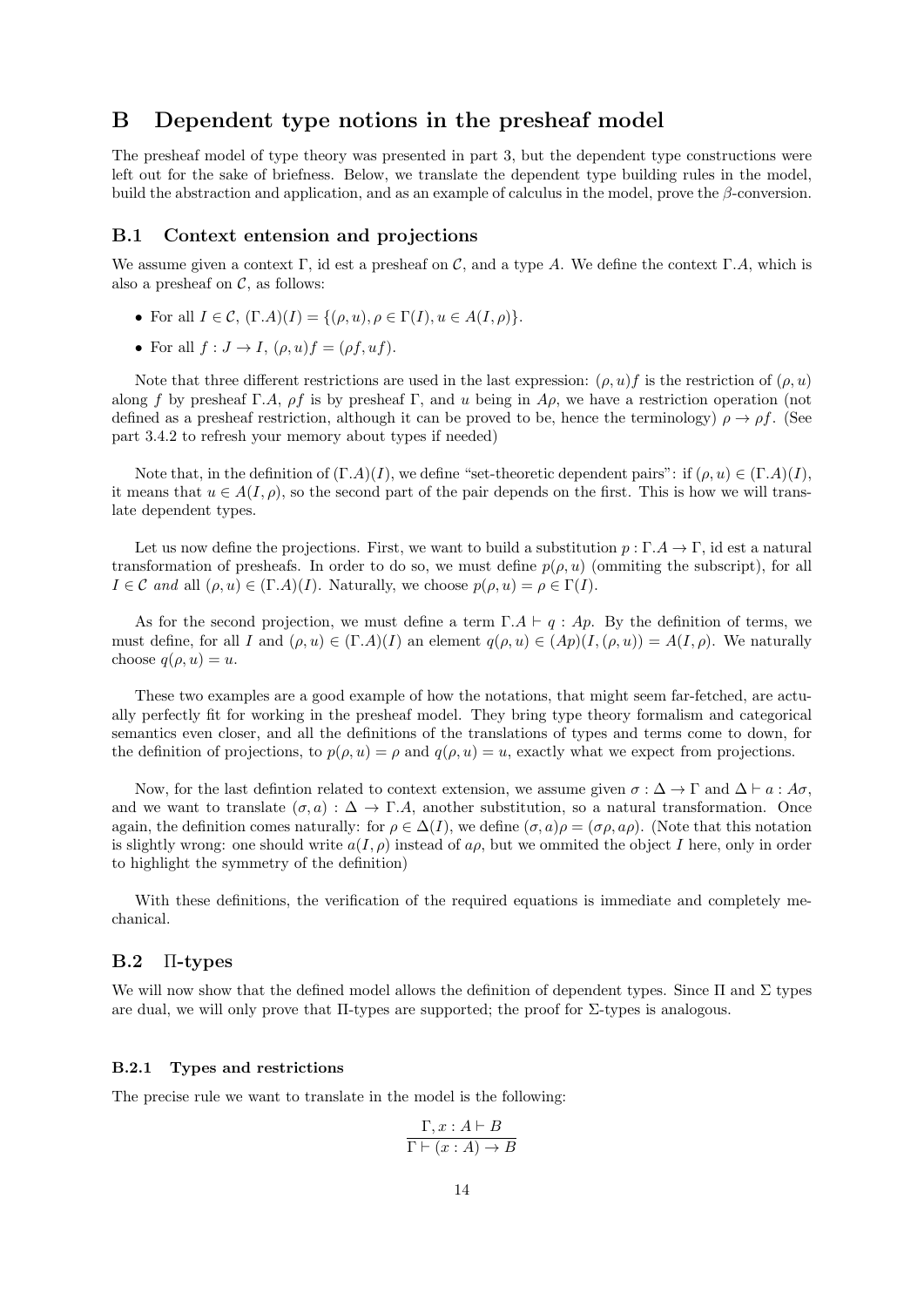We therefore assume given a context  $\Gamma$  and a type  $B \in Type(\Gamma.A)$ . Let us build  $\Pi AB \in Type(\Gamma)$ .

Let  $\rho$  be an element of a given  $\Gamma(I)$ . We define  $(\Pi AB)(I, \rho)$  to be a set  $\{w = (w_f)_{f:J\to I}\}\$  of families w of functions indexed by morphisms f of codomain I, such that, for any family  $w \in (\Pi AB)(I, \rho)$ , and for any  $f: J \to I$  and  $u \in A(J, \rho f), w_f u \in B(J, (\rho f, u)).$ 

Although this definition is heavy, it becomes quite clear when one gets to process it. The functions  $w<sub>f</sub>$  are dependent functions, whose codomain depend on their argument, like expected; and the equality we require means that the result of the application is "in the right set", the type  $B$  "applied to the argument". Note that the definition of such dependent functions is possible because we work with sets inside a given universe.

As for restrictions on Π-types, they are defined as follows.

Let  $\Gamma \vdash \Pi AB, I \in \mathcal{C}, \rho \in \Gamma(I), w \in (\Pi AB)(I, \rho), f : J \to I$  and  $g : K \to J; w f \in (\Pi AB)(J, \rho f)$ is defined by  $(wf)_{g}u = w_{fg}u \in B(K, (\rho fg, u))$ . This definition instantly yields that  $w1 = w$  and that  $(wf)g=w(fg).$ 

It is delicate to explain why we need families of dependent functions in order to describe a single dependent term without looking at actual reasonings, proofs in the model, but keep the following intuition in mind. As was said in the part about presheaf intuitions, restricting along f corresponds to looking at the "future" along f. Now, we add another way to move in temporality:  $w_f$  is the future of w following f. Remembering this, the definition of the restriction becomes clear (the two ways to "move in time" are compatible). This intuition will, in particular, help with the understanding of the definition of  $\lambda$  in the following part.

#### <span id="page-14-0"></span>B.2.2 Abstraction

Now that II-types themselves have been defined, let us turn to defining  $\lambda$ . As a reminder, the  $\lambda$ introduction rule we want to translate is:

$$
\frac{\Gamma.A \vdash b:B}{\Gamma \vdash \lambda b : \Pi AB}
$$

So let  $\Gamma.A \vdash b : B$ , and let us define  $(\lambda b)(I, \rho) \in (\Pi AB)(I, \rho)$ , for  $\rho \in \Gamma(I)$ .

By the definition of the semantics of  $\Pi AB$ ,  $(\lambda b)(I, \rho)$  is a family of dependent functions; we define  $((\lambda b)(I, \rho))_f u = b(J, (\rho f, u)) \in B(J, (\rho f, u)).$ 

By the temporal interpretation described in the last part, this definition means that taking the term  $\lambda b$  in  $(I, \rho)$ , going into the future f, and applying it to u, is like taking it into the future  $\rho f$  along f, and then applying it to  $u$ . In other words, we need this temporality (id est those subscripts, we need the whole families of functions) in order to compute restrictions in a satisfying way, and the term  $\lambda$  forgets computes the right element  $b(\ldots)$  according to the temporality that was written as subscript.

Then, from the previous definitions and properties, we have, for  $\rho \in \Gamma(I)$ ,  $f : J \to I$ ,  $g : K \to J$ ,  $u \in$  $A(J, \rho f),$ 

$$
(((\lambda b)(I, \rho))_f u)g = (b(J, (\rho f, u)))g
$$
  
= b(K, \rho fg, ug)  
= ((\lambda b)(I, \rho))\_{fg}(ug)

Which proves that the term  $\lambda b$  behaves like an element of type  $\Pi AB$  is supposed to behave in relation to restriction.

Furthermore,  $\lambda b$  actually defined a term, since, considering the same quantifications as before, we have: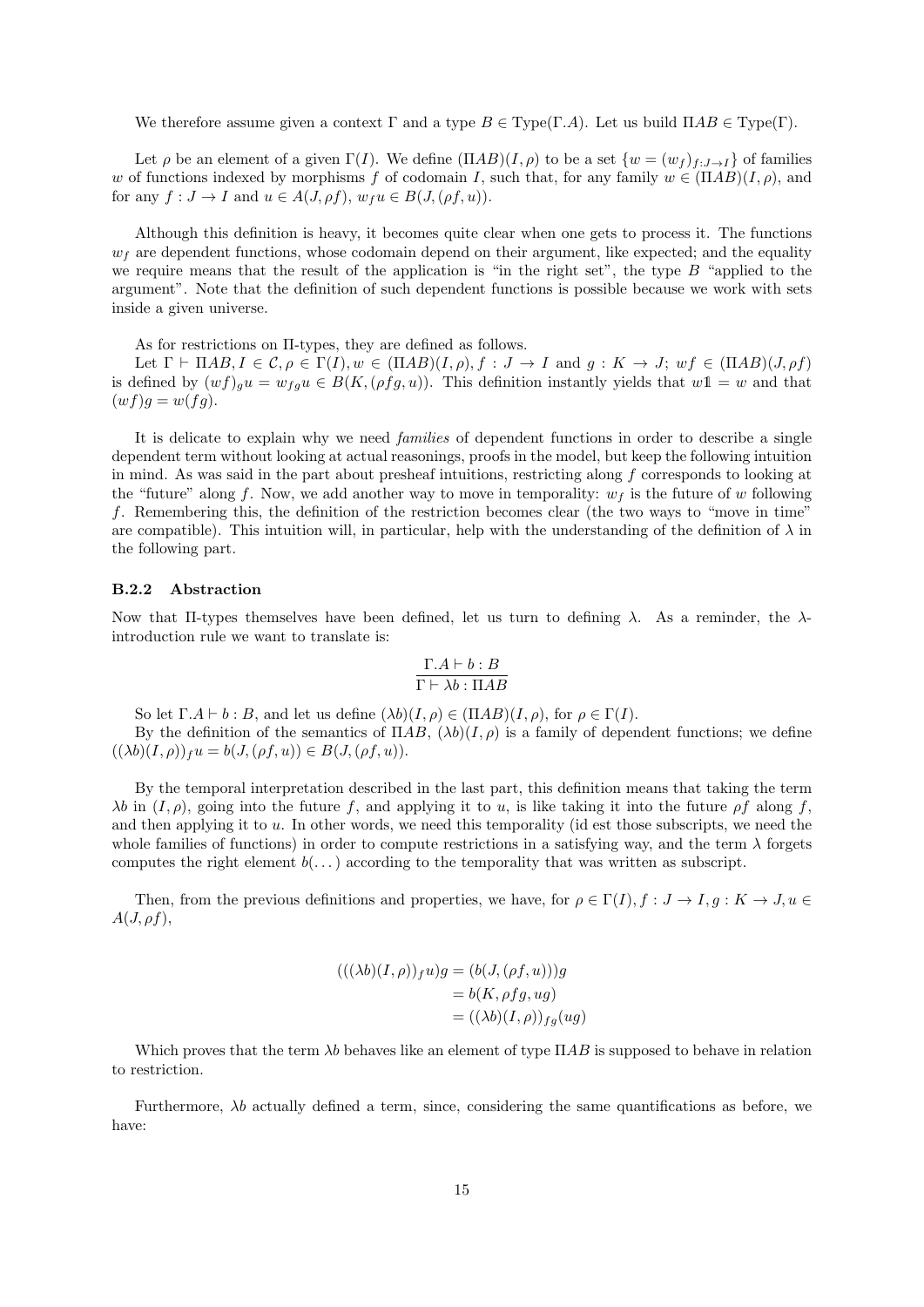$$
(((\lambda b)(I,\rho))f)_g u = ((\lambda b)(I,\rho))_{fg} u
$$
  
=  $b(K, (\rho fg, u))$   
=  $(\lambda b)(J, \rho f)_g u$   
=  $(\lambda b)(J, \rho f)$ 

Which is indeed the requirede property of terms.

#### <span id="page-15-0"></span>B.2.3 Application

First, note that, given how we defined context extension (in a non commutative way), the contexts Γ.A.B and Γ.B.A are different, and contexts are less like lists than like stacks, on which we push new open variables with context extensions, and pop and bind formerly open ones with application. Therefore, given a term  $\Gamma \vdash v : A$ , consider the substitution  $[v] : 1 \to 1 \text{.} v$  by  $[v] = (1, v)$  (where 1 is the empty context and 1 the identity substitution); from what we just said,  $[v]$  "substitutes v to the first open variable", with absolutely no ambiguity.

Let us now define the application term. Given a term  $u \in \text{Term}(\Gamma, \Pi AB)$  and a term  $v \in \text{Term}(\Gamma, A)$ , we want a term  $app(u, v) \in Term(\Gamma, B[v])$ . Remember the temporal interpretation of subscripts: in particular, if we want the "present", the subscript should simply be the identity. Therefore, we define, for  $\rho \in \Gamma(I)$ ,  $app(u, v)(I, \rho) = (u(I, \rho))_{\text{id}_I}(v(I, \rho)) \in B(I, (\rho, v\rho)) = B(1, v)(I, \rho) = B[v]\rho$ . It is simpler, and even trivial, to prove that this is a term and behaves correctly with restriction, since this has a more usual type that  $\Pi AB$ .

#### <span id="page-15-1"></span>B.2.4 β-conversion

For example, let us prove  $\beta$ -conversion. We assume given  $\Gamma.A \vdash b : B, \Gamma \vdash v : A$ , and  $\rho \in \Gamma(I)$ .

$$
app(\lambda b, v)(I, \rho) = ((\lambda b)(I, \rho))_{id}(v(I, \rho))
$$
  
\n
$$
= b(J, (\rho, v\rho))
$$
  
\n
$$
= b(1, v)(I, \rho)
$$
  
\n
$$
= b[v](I, \rho).
$$
  
\nDef. of substitution on product types  
\n
$$
= b[v](I, \rho).
$$

This proves that  $app(\lambda b, v) = b[v]$ , also known as  $\beta$  – *conversion*.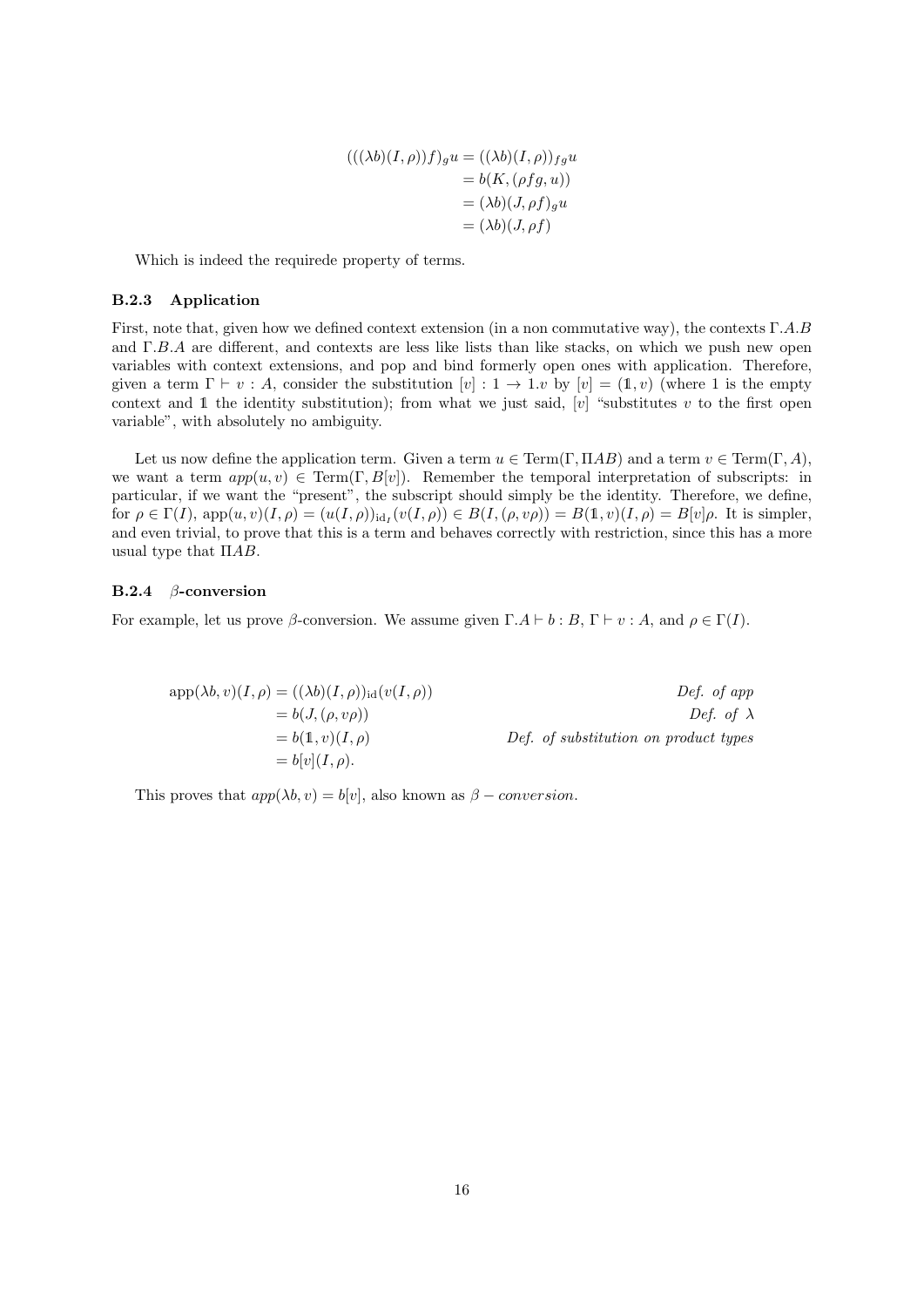# <span id="page-16-0"></span>C The universe presheaves

### <span id="page-16-1"></span>C.1 Types as presheaves

As seen in part 3.4.2, types are defined explicitely. From this definition, we can prove that other, more compact, characterizations of types - and even on Type:  $\Gamma \mapsto \mathrm{Type}(\Gamma)$  itself :

Theorem C.1. As defined in part 3.4.2, a type is a presheaf on the category of elements of its context, and this characterization is equivalent to the definition of a type without substitutions. Furthermore, Type itself is a presheaf on the category of contexts, and this characterization is equivalent to the definition of type substitution.

The proof of this theorem is systematic from the definitions.

Futhermore, a hierarchy of universes is given with the basic category. This allows us to build a hierarchy of types, that we define as presheaves on the category of contexts, as follows:

**Definition C.1.** For  $n \in \mathbb{N}$ , we define  $Type_n(\Gamma) \stackrel{\text{def}}{=} \{A \in Type(\Gamma) | \forall (I, \rho) \in \int_{\mathcal{C}} \Gamma, A(I, \rho) \in \mathcal{U}_n \}$ . The restriction operations are the same as for Type.

It is clear from this definition that  $Type_n(\Gamma) \subseteq Type_{n+1}(\Gamma)$  for all  $n \in \mathbb{N}$ , and since these presheaves' restrictions are identical, a notion of subpresheaf naturally emerges:

**Definition C.2.** A presheaf F on C is a *subpresheaf* of another presheaf G on C if, and only if, for all objects I of C,  $F(I) \subseteq G(I)$ , and their restrictions are the same.

Then Type<sub>n</sub> forms an increasing sequence of presheaves bounded by Type.

# <span id="page-16-2"></span>C.2 Universe presheaves and representation of Type<sub>n</sub>

We define the universe presheaves,  $U_n$ , as follows.

**Definition C.3.**  $U_n = \text{Yon} \circ \text{Type}_n$ .

Note that the composition above is the composition of functors, which defines both  $U_n$ 's objects and its morphisms. Since Yon is covariant and Type<sub>n</sub> is contravariant,  $U_n$  is contravariant, and set-valued, and therefore is indeed a presheaf.

In order to get the encoding that was announced in the introduction, the first step is to prove the following representation theorem:  $Type_n \cong Hom(., U_n)$ , which would mean that a n-type in a context Γ would be essentially the same as a substitution  $\Gamma \to U_n$ . The implications will be looked into later; for now, let us prove this theorem.

### <span id="page-16-3"></span>C.3 Proving the representation theorem

In order to prove that Type<sub>n</sub> is isomorphic to  $Hom(\square, U_n)$ , we have to establish a natural transformation in both ways, so let us define a natural transformation  $\beta$ : Hom $(0, U_n) \to \text{Type}_n$ , and another  $\alpha$ :  $Type_n \rightarrow Hom(., U_n).$ 

# <span id="page-16-4"></span>C.3.1  $\beta$ : transforming a substitution into a type

Let  $\Gamma$  be a context, and X be a subtitution (i.e., a natural transformations)  $\Gamma \to U_n$ . Then,  $\beta(X)$  is supposed to be a type in Type<sub>n</sub>(Γ), so let  $\rho$  be an element of some  $\Gamma(I)$ .

We define  $\beta(X)(I,\rho) \stackrel{\text{def}}{=} X(\rho)(I, id_I)$ . Given this definition, the fact that this is indeed a type is inherited from the fact that  $X(\rho)$  is a type.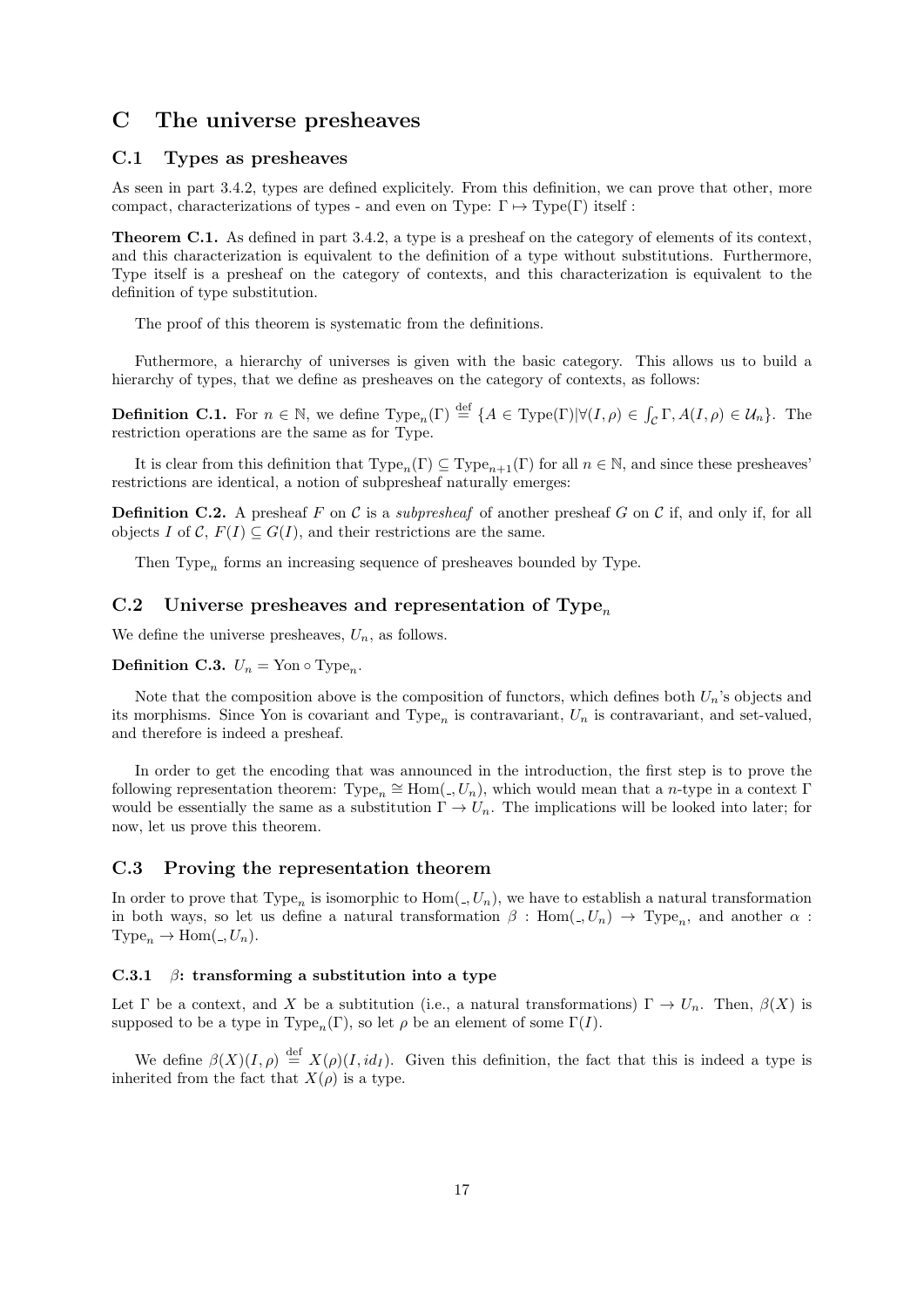#### <span id="page-17-0"></span>C.3.2  $\alpha$ : transforming a type into a substitution

Let Γ be a context and A be a type in Type<sub>n</sub>(Γ), then  $\alpha(A)$  is supposed to be a natural transformation  $\Gamma \to U_n$ . So let I be an object of C and  $\rho \in \Gamma(I)$ , and let us define  $\alpha(A)(\rho)$ , which is supposed to be in  $U_n(I)$ , that is to say, a *n*-type on Yon(I).

With those elements defined, consider  $\bar{\rho}$ , the natural transformation Yon(I)  $\to \Gamma$  defined from  $\rho$  in the Yoneda lemma. It is a substitution of contexts, and since A is a type in context Γ,  $A\bar{\rho}$  is a type in context Yon(I). Therefore, we can define  $\alpha(A)(\rho) \stackrel{\text{def}}{=} A\bar{\rho}$ .

But  $\alpha$  is still not well-defined; we have to prove that  $\alpha(A) : \rho \mapsto A\overline{\rho}$  is natural. This naturality condition is equivalent to the equality  $(\alpha(A)(\rho))f = \alpha(A)(\rho f)$ .

And indeed, we have:

$$
(\alpha(A)(\rho))f = (A\bar{\rho})f
$$
  
\n
$$
= A(\bar{\rho}\hat{f})
$$
  
\n
$$
= A\rho\bar{f}
$$
  
\n
$$
= \alpha(A)(\rho f).
$$
  
\nSince  $U_n = Type_n \circ Yon$ , prop. of restriction with Type<sub>n</sub>  
\n
$$
Naturally of  $\bar{\cdot}$ , and def. of  $U_n$   
\n
$$
= \alpha(A)(\rho f).
$$
$$

The naturality of  $\alpha(A)$  is established, and  $\alpha$  is well-defined.

Now that  $\alpha$  and  $\beta$  have been defined, let us prove their naturality.

#### <span id="page-17-1"></span>C.3.3 Naturality of  $\beta$

The naturality of  $\beta$  is equivalent to the property  $\beta(X)\sigma = \beta(X\sigma)$ .

Let  $\rho \in \Delta(I)$ . We have the following equalities:

$$
(\beta(X)\sigma)(I,\rho) = \beta(X)(I,\sigma\rho)
$$
  
\n
$$
= X(\sigma\rho)(I,\mathrm{id}_I)
$$
  
\n
$$
= (X\sigma)(\rho)(I,\mathrm{id}_I)
$$
  
\n
$$
= \beta(X\sigma)(I,\rho).
$$
  
\nDef. of type substitution  
\n
$$
\text{Def. of type substitution}
$$
  
\n
$$
\text{Def. of type substitution}
$$
  
\n
$$
\text{Def. of } \beta
$$
  
\n
$$
\text{Def. of } \beta
$$

And thus, the naturality of  $\beta$  is proved.

#### <span id="page-17-2"></span>C.3.4 Naturality of  $\alpha$

Once again, the condition characterizing the naturality of  $\alpha$  is  $\alpha(A\sigma) = (\alpha(A))\sigma$ .

Let  $\rho$  be an element of  $\Delta(I)$ . We have:

| Def. of $\alpha$                          | $\alpha(A\sigma)(\rho)=(A\sigma)\bar{\rho}$ |
|-------------------------------------------|---------------------------------------------|
| <i>Associativity of type substitution</i> | $= A(\sigma \bar{\rho})$                    |
| Naturality of $\overline{\cdot}$          | $= A(\bar{\sigma\rho})$                     |
| Def. of $\alpha$                          | $= (\alpha(A))(\sigma\rho)$                 |
| Def. of type substitution                 | $= ((\alpha(A))\sigma)\rho$                 |

And the naturality of  $\alpha$  is proved.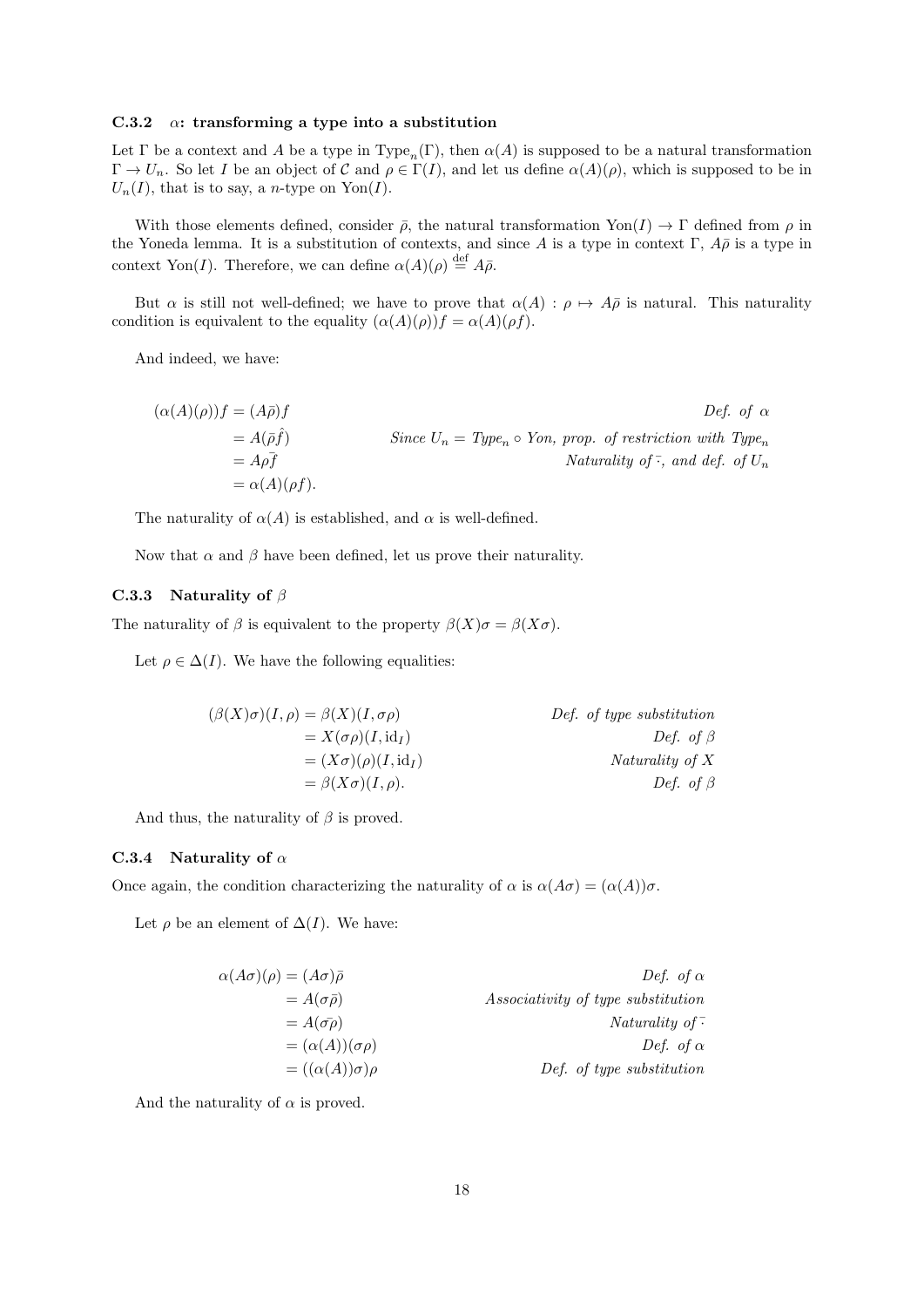#### <span id="page-18-0"></span>C.3.5 Reciprocity of  $\alpha$  and  $\beta$

Let us now prove that  $\alpha\beta = \beta\alpha = id$ .

First, let us study  $\alpha\beta$ . Let  $\Gamma$  be a context,  $X : \Gamma \to U_n$ ,  $\rho \in \Gamma(I)$ , and  $f : J \to I$ .

$$
\alpha(\beta(X))(\rho)(J, f) = ((\beta(X))\bar{\rho})(J, f)
$$
  
\n
$$
= \beta(X)(J, \bar{\rho}f)
$$
  
\n
$$
= \beta(X)(J, \rho f)
$$
  
\n
$$
= X(\rho f)(J, id_J)
$$
  
\n
$$
= (X(\rho)\hat{f})(J, id_J)
$$
  
\n
$$
= X(\rho)(J, \hat{f}id_J)
$$
  
\n
$$
= X(\rho)(J, f)
$$
  
\n
$$
= X(\rho)(J, f)
$$
  
\n
$$
= X(\rho)(J, f)
$$
  
\n
$$
= X(\rho)(J, f)
$$
  
\n
$$
= X(\rho) \text{ for all } \rho \in \mathbb{Z}
$$
  
\n
$$
= X(\rho) \text{ for all } \rho \in \mathbb{Z}
$$
  
\n
$$
= X(\rho) \text{ for all } \rho \in \mathbb{Z}
$$
  
\n
$$
= X(\rho) \text{ for all } \rho \in \mathbb{Z}
$$
  
\n
$$
= X(\rho) \text{ for all } \rho \in \mathbb{Z}
$$
  
\n
$$
= X(\rho) \text{ for all } \rho \in \mathbb{Z}
$$
  
\n
$$
= X(\rho) \text{ for all } \rho \in \mathbb{Z}
$$
  
\n
$$
= X(\rho) \text{ for all } \rho \in \mathbb{Z}
$$
  
\n
$$
= X(\rho) \text{ for all } \rho \in \mathbb{Z}
$$
  
\n
$$
= X(\rho) \text{ for all } \rho \in \mathbb{Z}
$$
  
\n
$$
= X(\rho) \text{ for all } \rho \in \mathbb{Z}
$$
  
\n
$$
= X(\rho) \text{ for all } \rho \in \mathbb{Z}
$$
  
\n
$$
= X(\rho) \text{ for all } \rho \in \mathbb{Z}
$$
  
\n
$$
= X(\rho) \text{ for all } \rho \in \mathbb{Z}
$$
  
\n
$$
= X(\rho) \text{ for all } \rho \in \mathbb{Z}
$$
  
\n
$$
= X(\rho) \text{ for all } \rho \in \mathbb{Z}
$$
  
\n
$$
= X(\rho) \text{
$$

This proves that  $\alpha\beta = id$ . Now, let  $\Gamma$  be a context,  $a \in Type_n(\Gamma)$ , and  $\rho \in \Gamma(I)$ .

$$
\beta(\alpha(A))(I, \rho) = (\alpha(A))(\rho)(I, id_I)
$$
  
\n
$$
= (A\bar{\rho})(I, id_I)
$$
  
\n
$$
= A(I, \bar{\rho}id_I)
$$
  
\n
$$
= A(I, \rho)
$$
  
\n
$$
Def. of type substitution\nDef. of type substitution\nProp. of-
$$

Thus,  $\alpha$  and  $\beta$  and inverse to each other: the representation theorem is proved.

### <span id="page-18-1"></span>C.4 Encoding/embedding in a universe

If  $\Gamma$  is a context, we now define a new presheaf  $\overline{U_n} \in \mathrm{Type}_{n+1}(\Gamma)$  by  $\overline{U_n}(I,\rho) \stackrel{\text{def}}{=} U_n(I)$ . It can be seen as a constant presheaf, whose value is the same on all the values of a given  $\Gamma(I)$ . Writing down the definition of a term of type  $\overline{U_n}$  shows that such a term is equivalent to an arrow  $\Gamma \to U_n$ , and that we have an isomorphism  $\text{Hom}(. , U_n) \cong \text{Term}(\Gamma, \overline{U_n}).$ 

By transitivity, we get an isomorphism  $Type_n \cong Term(\Gamma, \overline{U_n})$ , for whom we have an explicit expression since we have one for the two isomorphisms we got it from. With it, we can encode any *n*-type on a context Γ into a term of type  $\overline{U_n}$  in the same context Γ. The type  $\overline{U_n}$  can therefore be seen as a way to encode *n*-types into *n*-terms, or as a way to embed *n*-types in a kind of universe by collapsing them to the level of terms.

## <span id="page-18-2"></span>C.5 In the inner model

Everything we did in this annex was in the first model, without type structures. Although it might seem like a herculean task, adding the type structures actually doesn't change a lot; for instance, we can define SType<sub>n</sub> like we defined Type<sub>n</sub>, and we can still define  $U_n = \text{SType}_n \circ \text{Yon}$ . (Actually, when one has seen the proof of the representation theorem in the first model, it appears that this definition is the only one that has a chance to work).

However, there is one major difference: in general, we do not have the representation theorem Type<sub>n</sub>  $\cong$  Hom(-,  $U_n$ ), and without this representation of Type<sub>n</sub>, nothing can be done any more. In order to be able to prove this, one has to require an additional condition: a condition of "continuity" on  $SType_n$ .

More precisely, we define  $SType'_n(\Gamma) \stackrel{\text{def}}{=} \{u = (u_f)_{f: \text{Yon}(I) \to \Gamma}\}\$ , with  $(u_f)g = u_{fg}$  for  $f: \text{Yon}(I) \to \Gamma$ and  $g: \text{Yon}(J) \to \text{Yon}(I)$ . Now, if  $A \in \text{SType}_n(\Gamma)$ , A defines such a family by defining  $A_{\sigma} \stackrel{\text{def}}{=} A_{\sigma}$  for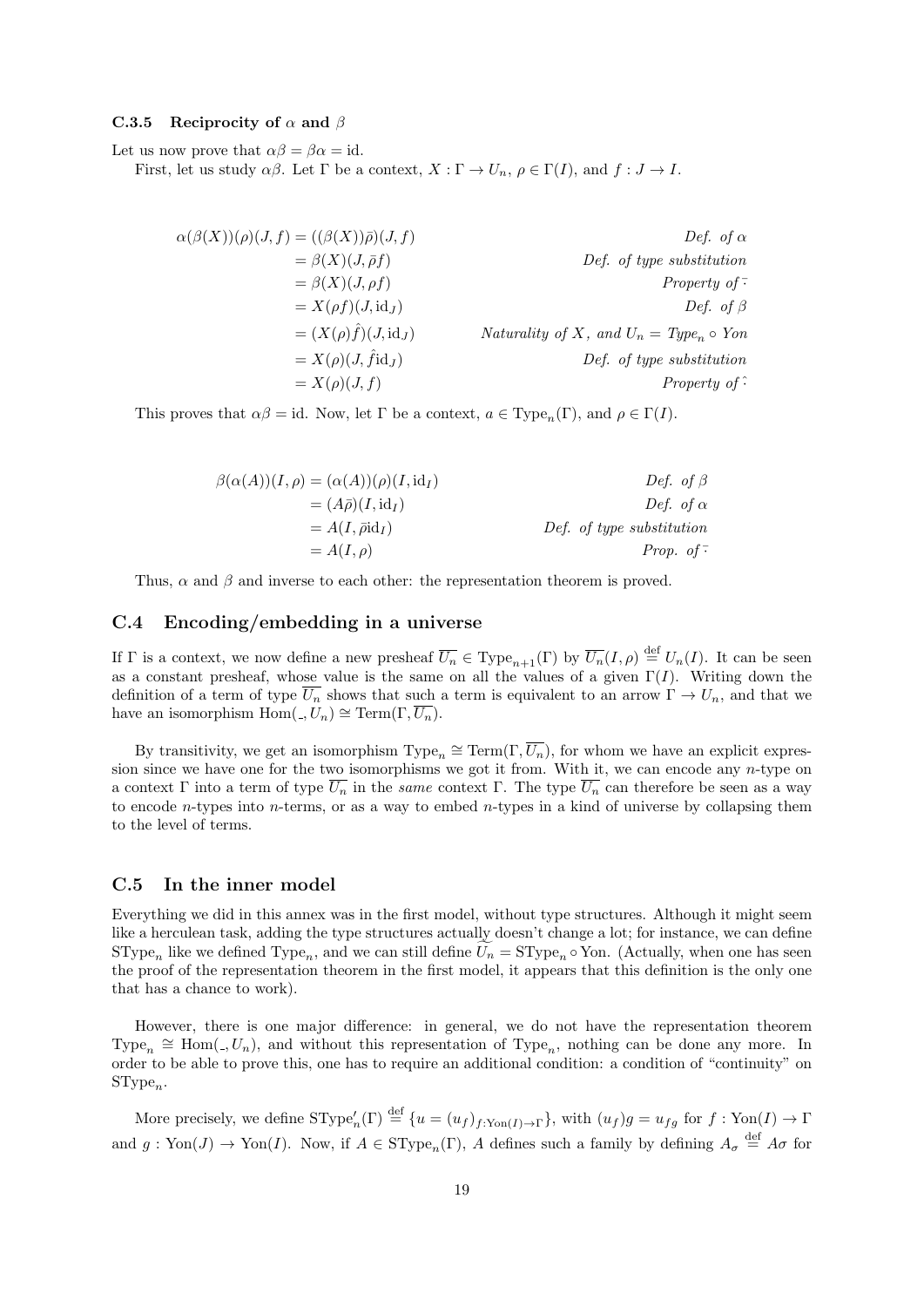$\sigma: \text{Yon}(I) \to \Gamma$ ; this transformation yields a morphism  $\text{SType}_n(\Gamma) \to \text{SType}_n'(\Gamma)$ . Then,  $\text{SType}_n$  is said to be "continuous" if this arrow is an equivalence.

The proof that this notion of continuity leads to the representation theorem is not presented here; for more details, and more results about this continuity, please refer to the very well-written blog entry dedicated to free cocompletion by Qiaochu Yuan [\[9\]](#page-20-8).